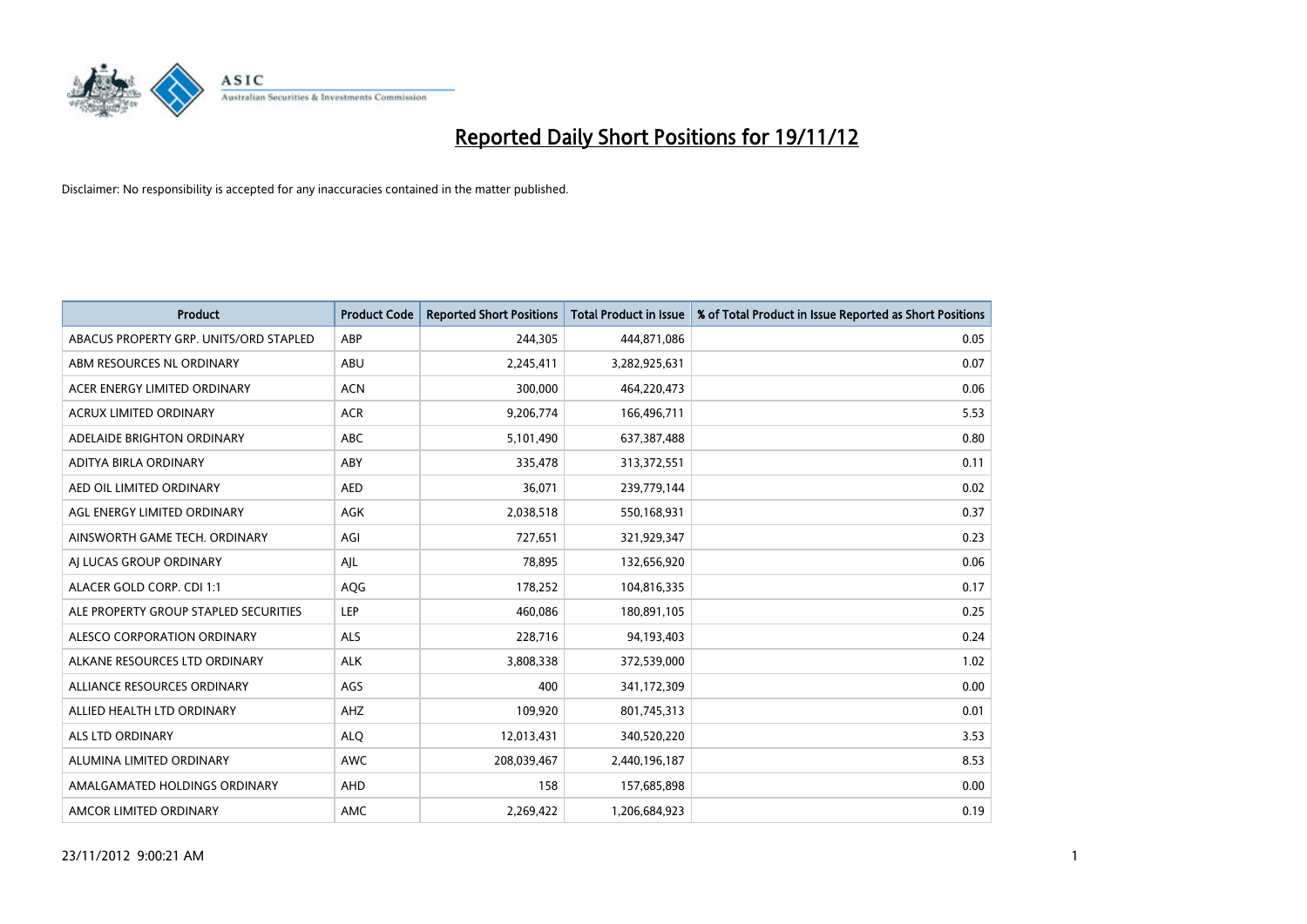

| <b>Product</b>                          | <b>Product Code</b> | <b>Reported Short Positions</b> | <b>Total Product in Issue</b> | % of Total Product in Issue Reported as Short Positions |
|-----------------------------------------|---------------------|---------------------------------|-------------------------------|---------------------------------------------------------|
| AMP LIMITED ORDINARY                    | AMP                 | 8,548,962                       | 2,930,423,546                 | 0.29                                                    |
| AMPELLA MINING ORDINARY                 | <b>AMX</b>          | 5,774,415                       | 247,500,493                   | 2.33                                                    |
| ANGLOGOLD ASHANTI CDI 5:1               | AGG                 | 500                             | 89,207,765                    | 0.00                                                    |
| ANSELL LIMITED ORDINARY                 | <b>ANN</b>          | 4,270,398                       | 130,768,652                   | 3.27                                                    |
| ANTARES ENERGY LTD ORDINARY             | <b>AZZ</b>          | 605,731                         | 257,000,000                   | 0.24                                                    |
| ANZ BANKING GRP LTD ORDINARY            | ANZ                 | 6,027,831                       | 2,718,596,903                 | 0.22                                                    |
| APA GROUP STAPLED SECURITIES            | <b>APA</b>          | 14,007,265                      | 796,987,854                   | 1.76                                                    |
| APN NEWS & MEDIA ORDINARY               | <b>APN</b>          | 13,723,056                      | 661,526,586                   | 2.07                                                    |
| AQUARIUS PLATINUM. ORDINARY             | AQP                 | 16,457,715                      | 486,851,336                   | 3.38                                                    |
| AQUILA RESOURCES ORDINARY               | <b>AQA</b>          | 9,083,102                       | 411,804,442                   | 2.21                                                    |
| ARAFURA RESOURCE LTD ORDINARY           | <b>ARU</b>          | 4,186,900                       | 396,004,144                   | 1.06                                                    |
| ARB CORPORATION ORDINARY                | <b>ARP</b>          | 44,330                          | 72,481,302                    | 0.06                                                    |
| ARDENT LEISURE GROUP STAPLED SECURITIES | AAD                 | 158,885                         | 397,774,513                   | 0.04                                                    |
| ARISTOCRAT LEISURE ORDINARY             | <b>ALL</b>          | 17,962,361                      | 551,418,047                   | 3.26                                                    |
| ARRIUM LTD ORDINARY                     | ARI                 | 9,774,654                       | 1,351,527,328                 | 0.72                                                    |
| ASCIANO LIMITED ORDINARY                | <b>AIO</b>          | 3,565,817                       | 975,385,664                   | 0.37                                                    |
| ASG GROUP LIMITED ORDINARY              | ASZ                 | 3,397,119                       | 182,756,104                   | 1.86                                                    |
| ASPEN GROUP ORD/UNITS STAPLED           | <b>APZ</b>          | 76,196                          | 1,197,188,521                 | 0.01                                                    |
| ASPIRE MINING LTD ORDINARY              | <b>AKM</b>          | 534,085                         | 620,594,556                   | 0.09                                                    |
| ASTRO JAP PROP GROUP STAPLED SECURITIES | AJA                 | 1,918                           | 58,445,002                    | 0.00                                                    |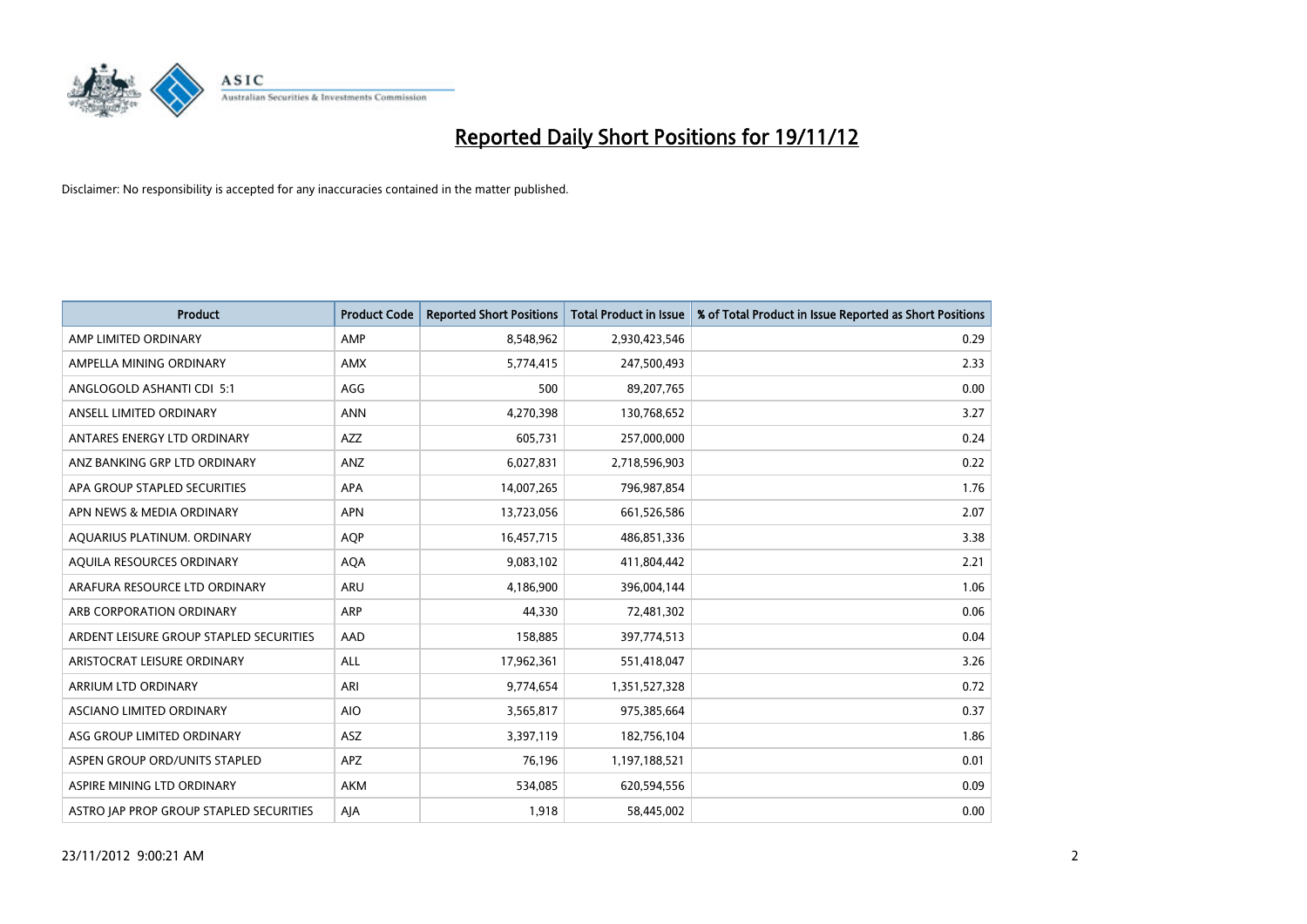

| <b>Product</b>                       | <b>Product Code</b> | <b>Reported Short Positions</b> | <b>Total Product in Issue</b> | % of Total Product in Issue Reported as Short Positions |
|--------------------------------------|---------------------|---------------------------------|-------------------------------|---------------------------------------------------------|
| ASX LIMITED ORDINARY                 | <b>ASX</b>          | 3,557,299                       | 175,136,729                   | 2.03                                                    |
| ATLAS IRON LIMITED ORDINARY          | <b>AGO</b>          | 14,504,821                      | 904,805,993                   | 1.60                                                    |
| <b>AURORA OIL &amp; GAS ORDINARY</b> | <b>AUT</b>          | 5,085,838                       | 447,885,778                   | 1.14                                                    |
| AUSDRILL LIMITED ORDINARY            | ASL                 | 7,241,103                       | 309,318,628                   | 2.34                                                    |
| AUSENCO LIMITED ORDINARY             | AAX                 | 990,365                         | 123,872,665                   | 0.80                                                    |
| <b>AUSTAL LIMITED ORDINARY</b>       | ASB                 | 437,117                         | 190,674,573                   | 0.23                                                    |
| AUSTIN ENGINEERING ORDINARY          | <b>ANG</b>          | 443,082                         | 72,314,403                    | 0.61                                                    |
| AUSTRALAND PROPERTY STAPLED SECURITY | <b>ALZ</b>          | 545,303                         | 576,846,597                   | 0.09                                                    |
| AUSTRALIAN AGRICULT, ORDINARY        | <b>AAC</b>          | 632,198                         | 312,905,085                   | 0.20                                                    |
| AUSTRALIAN INFRASTR, UNITS/ORDINARY  | <b>AIX</b>          | 1,317,395                       | 620,733,944                   | 0.21                                                    |
| AUSTRALIAN PHARM. ORDINARY           | API                 | 213,238                         | 488,115,883                   | 0.04                                                    |
| AVANCO RESOURCES LTD ORDINARY        | AVB                 | 114,682                         | 1,113,993,968                 | 0.01                                                    |
| AVIENNINGS LIMITED ORDINARY          | AVI                 | 175,000                         | 274,588,694                   | 0.06                                                    |
| AWE LIMITED ORDINARY                 | <b>AWE</b>          | 3,895,936                       | 522,116,985                   | 0.75                                                    |
| AZIMUTH RES LTD ORDINARY             | <b>AZH</b>          | 1,193,014                       | 419,864,886                   | 0.28                                                    |
| BANDANNA ENERGY ORDINARY             | <b>BND</b>          | 11,579,044                      | 528,481,199                   | 2.19                                                    |
| BANK OF QUEENSLAND. ORDINARY         | <b>BOQ</b>          | 8,512,663                       | 308,797,224                   | 2.76                                                    |
| <b>BASE RES LIMITED ORDINARY</b>     | <b>BSE</b>          | 463,722                         | 560,440,029                   | 0.08                                                    |
| <b>BATHURST RESOURCES ORDINARY</b>   | <b>BTU</b>          | 39,245,177                      | 697,247,997                   | 5.63                                                    |
| BC IRON LIMITED ORDINARY             | <b>BCI</b>          | 160,040                         | 103,861,000                   | 0.15                                                    |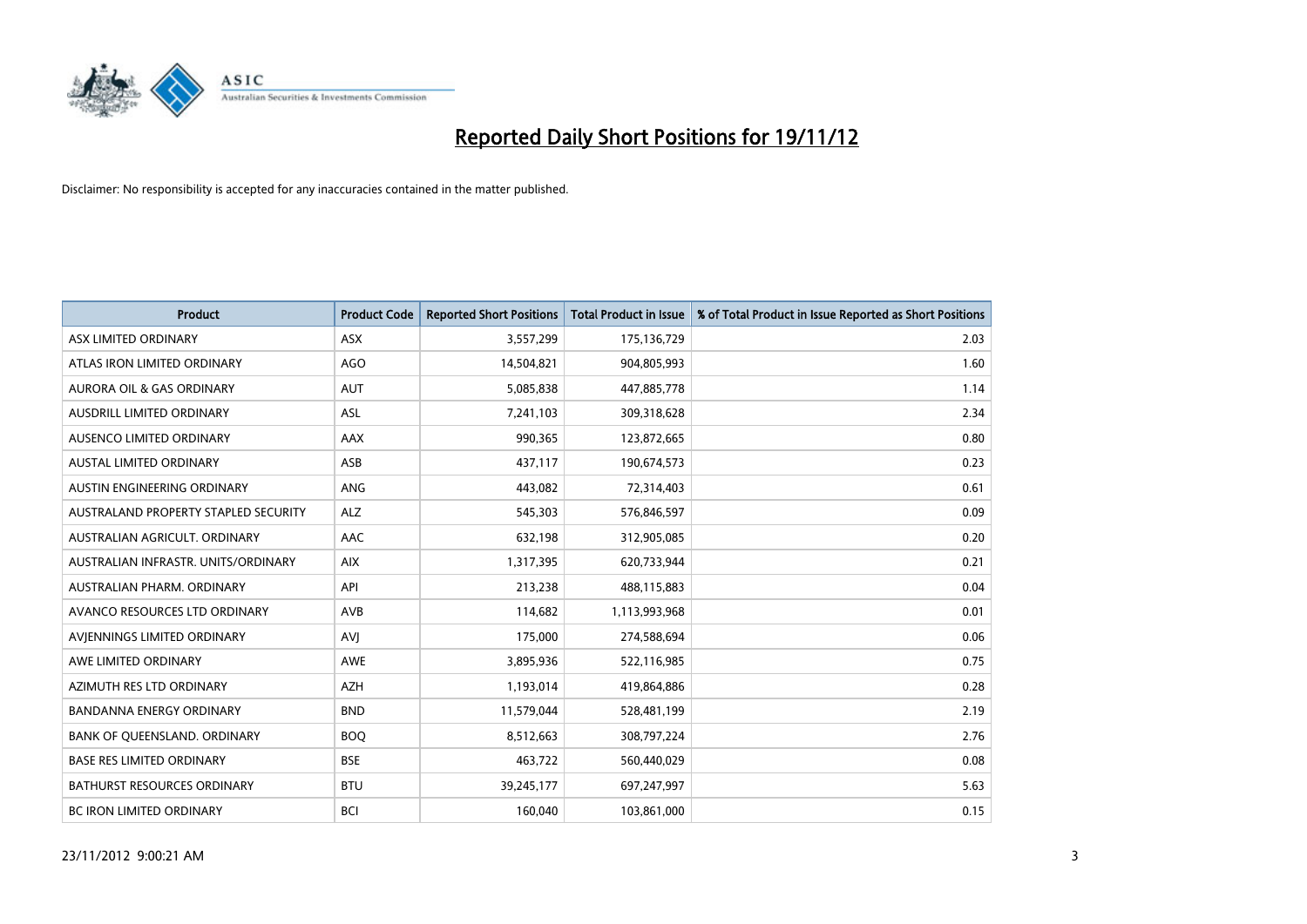

| <b>Product</b>                       | <b>Product Code</b> | <b>Reported Short Positions</b> | <b>Total Product in Issue</b> | % of Total Product in Issue Reported as Short Positions |
|--------------------------------------|---------------------|---------------------------------|-------------------------------|---------------------------------------------------------|
| <b>BEACH ENERGY LIMITED ORDINARY</b> | <b>BPT</b>          | 27,927,986                      | 1,263,677,572                 | 2.21                                                    |
| BEADELL RESOURCE LTD ORDINARY        | <b>BDR</b>          | 13,851,146                      | 740,204,752                   | 1.87                                                    |
| BENDIGO AND ADELAIDE ORDINARY        | <b>BEN</b>          | 9,105,921                       | 402,290,277                   | 2.26                                                    |
| BERKELEY RESOURCES ORDINARY          | <b>BKY</b>          | 197,461                         | 179,393,273                   | 0.11                                                    |
| <b>BHP BILLITON LIMITED ORDINARY</b> | <b>BHP</b>          | 7,766,002                       | 3,211,691,105                 | 0.24                                                    |
| <b>BILLABONG ORDINARY</b>            | <b>BBG</b>          | 4,980,579                       | 478,944,292                   | 1.04                                                    |
| <b>BLACKTHORN RESOURCES ORDINARY</b> | <b>BTR</b>          | 253,190                         | 164,285,950                   | 0.15                                                    |
| <b>BLUESCOPE STEEL LTD ORDINARY</b>  | <b>BSL</b>          | 13,697,965                      | 3,349,185,247                 | 0.41                                                    |
| <b>BOART LONGYEAR ORDINARY</b>       | <b>BLY</b>          | 5,428,678                       | 461,163,412                   | 1.18                                                    |
| <b>BOOM LOGISTICS ORDINARY</b>       | <b>BOL</b>          | 17,998                          | 468,663,585                   | 0.00                                                    |
| BORAL LIMITED. ORDINARY              | <b>BLD</b>          | 55,038,619                      | 766,235,816                   | 7.18                                                    |
| <b>BOUGAINVILLE COPPER ORDINARY</b>  | <b>BOC</b>          |                                 | 401,062,500                   | 0.00                                                    |
| <b>BRADKEN LIMITED ORDINARY</b>      | <b>BKN</b>          | 10,646,700                      | 169,240,662                   | 6.29                                                    |
| <b>BRAMBLES LIMITED ORDINARY</b>     | <b>BXB</b>          | 5,315,799                       | 1,555,262,103                 | 0.34                                                    |
| <b>BREVILLE GROUP LTD ORDINARY</b>   | <b>BRG</b>          | 1,269,058                       | 130,095,322                   | 0.98                                                    |
| BRICKWORKS LIMITED ORDINARY          | <b>BKW</b>          | 73,633                          | 147,818,132                   | 0.05                                                    |
| <b>BROCKMAN MINING LTD ORDINARY</b>  | <b>BCK</b>          | 91,872                          | 7,224,094,327                 | 0.00                                                    |
| BT INVESTMENT MNGMNT ORDINARY        | <b>BTT</b>          | 55,060                          | 268,989,279                   | 0.02                                                    |
| <b>BURU ENERGY ORDINARY</b>          | <b>BRU</b>          | 10,618,230                      | 266,297,599                   | 3.99                                                    |
| <b>BWP TRUST ORDINARY UNITS</b>      | <b>BWP</b>          | 2,857,769                       | 533,645,790                   | 0.54                                                    |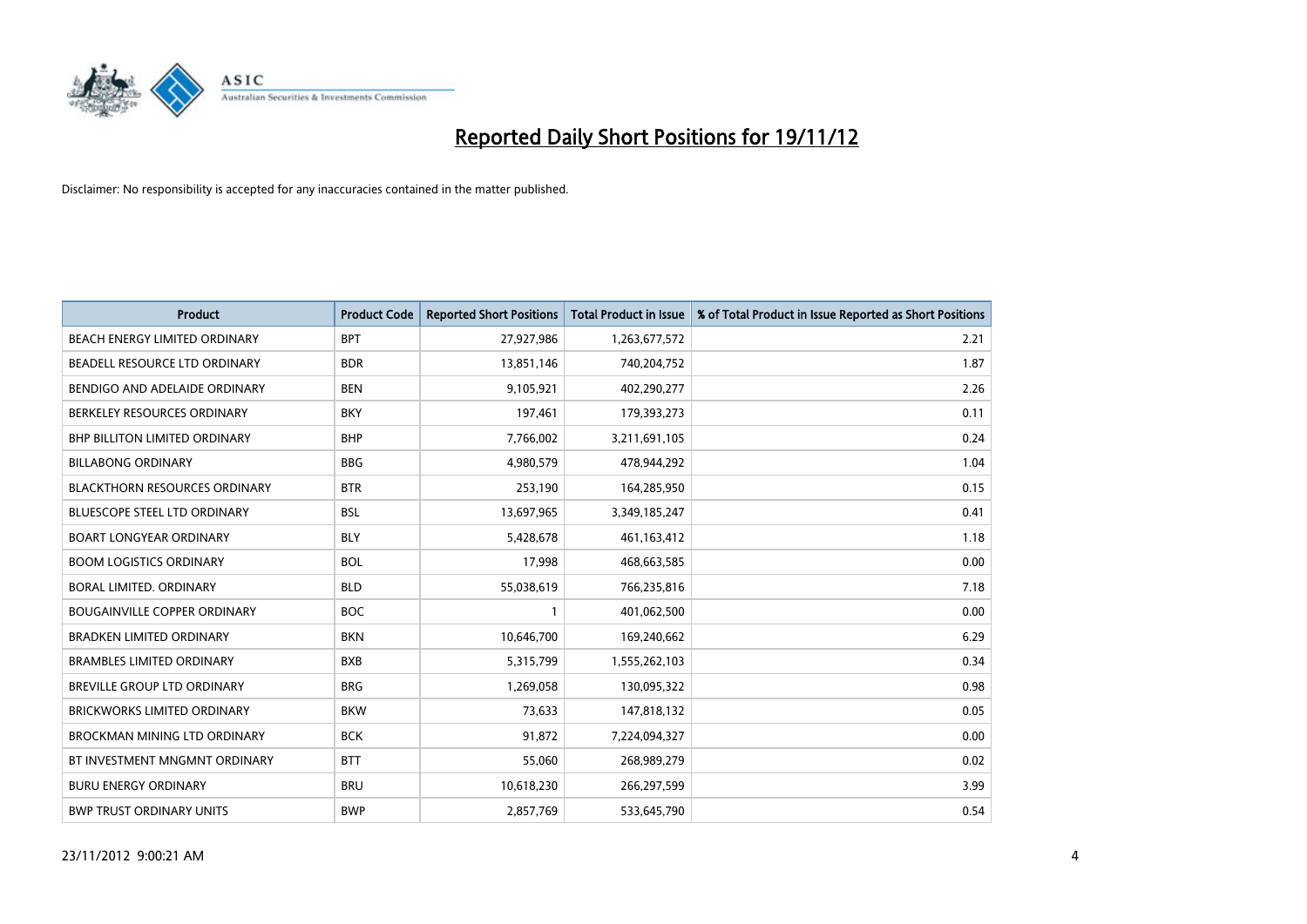

| <b>Product</b>                          | <b>Product Code</b> | <b>Reported Short Positions</b> | <b>Total Product in Issue</b> | % of Total Product in Issue Reported as Short Positions |
|-----------------------------------------|---------------------|---------------------------------|-------------------------------|---------------------------------------------------------|
| <b>CABCHARGE AUSTRALIA ORDINARY</b>     | CAB                 | 4,564,261                       | 120,430,683                   | 3.79                                                    |
| CALIBRE GROUP LTD ORDINARY              | <b>CGH</b>          | 516,334                         | 307,378,401                   | 0.17                                                    |
| <b>CALTEX AUSTRALIA ORDINARY</b>        | <b>CTX</b>          | 3,910,394                       | 270,000,000                   | 1.45                                                    |
| CAPE LAMBERT RES LTD ORDINARY           | <b>CFE</b>          | 826,773                         | 689,108,792                   | 0.12                                                    |
| CARABELLA RES LTD ORDINARY              | <b>CLR</b>          | 76,079                          | 133,642,797                   | 0.06                                                    |
| <b>CARBON ENERGY ORDINARY</b>           | <b>CNX</b>          | 48.071                          | 776,306,566                   | 0.01                                                    |
| <b>CARDNO LIMITED ORDINARY</b>          | CDD                 | 5,993,021                       | 139,180,293                   | 4.31                                                    |
| CARNARVON PETROLEUM ORDINARY            | <b>CVN</b>          | 5,204,353                       | 858,516,667                   | 0.61                                                    |
| CARSALES.COM LTD ORDINARY               | <b>CRZ</b>          | 10,170,078                      | 235,648,495                   | 4.32                                                    |
| CEDAR WOODS PROP. ORDINARY              | <b>CWP</b>          | 5,001                           | 73,047,793                    | 0.01                                                    |
| CENTRAL PETROLEUM ORDINARY              | <b>CTP</b>          | 354,859                         | 1,386,978,365                 | 0.03                                                    |
| CENTRO RETAIL AUST ORD/UNIT STAPLED SEC | <b>CRF</b>          | 3,356,735                       | 1,427,391,696                 | 0.24                                                    |
| CERAMIC FUEL CELLS ORDINARY             | <b>CFU</b>          | 275                             | 1,559,231,320                 | 0.00                                                    |
| CFS RETAIL TRUST GRP STAPLED SECURITIES | <b>CFX</b>          | 40,683,625                      | 2,828,495,659                 | 1.44                                                    |
| CHALLENGER DIV.PRO. STAPLED UNITS       | <b>CDI</b>          | 53,894                          | 214,101,013                   | 0.03                                                    |
| CHALLENGER INFRAST. STAPLED UNITS       | <b>CIF</b>          | 876,762                         | 316,223,785                   | 0.28                                                    |
| CHALLENGER LIMITED ORDINARY             | <b>CGF</b>          | 7,306,492                       | 544,652,710                   | 1.34                                                    |
| CHARTER HALL GROUP STAPLED US PROHIBIT. | <b>CHC</b>          | 423,370                         | 298,684,347                   | 0.14                                                    |
| <b>CHARTER HALL RETAIL UNITS</b>        | <b>COR</b>          | 831,258                         | 328,614,171                   | 0.25                                                    |
| <b>CHORUS LIMITED ORDINARY</b>          | <b>CNU</b>          | 983,281                         | 385,082,123                   | 0.26                                                    |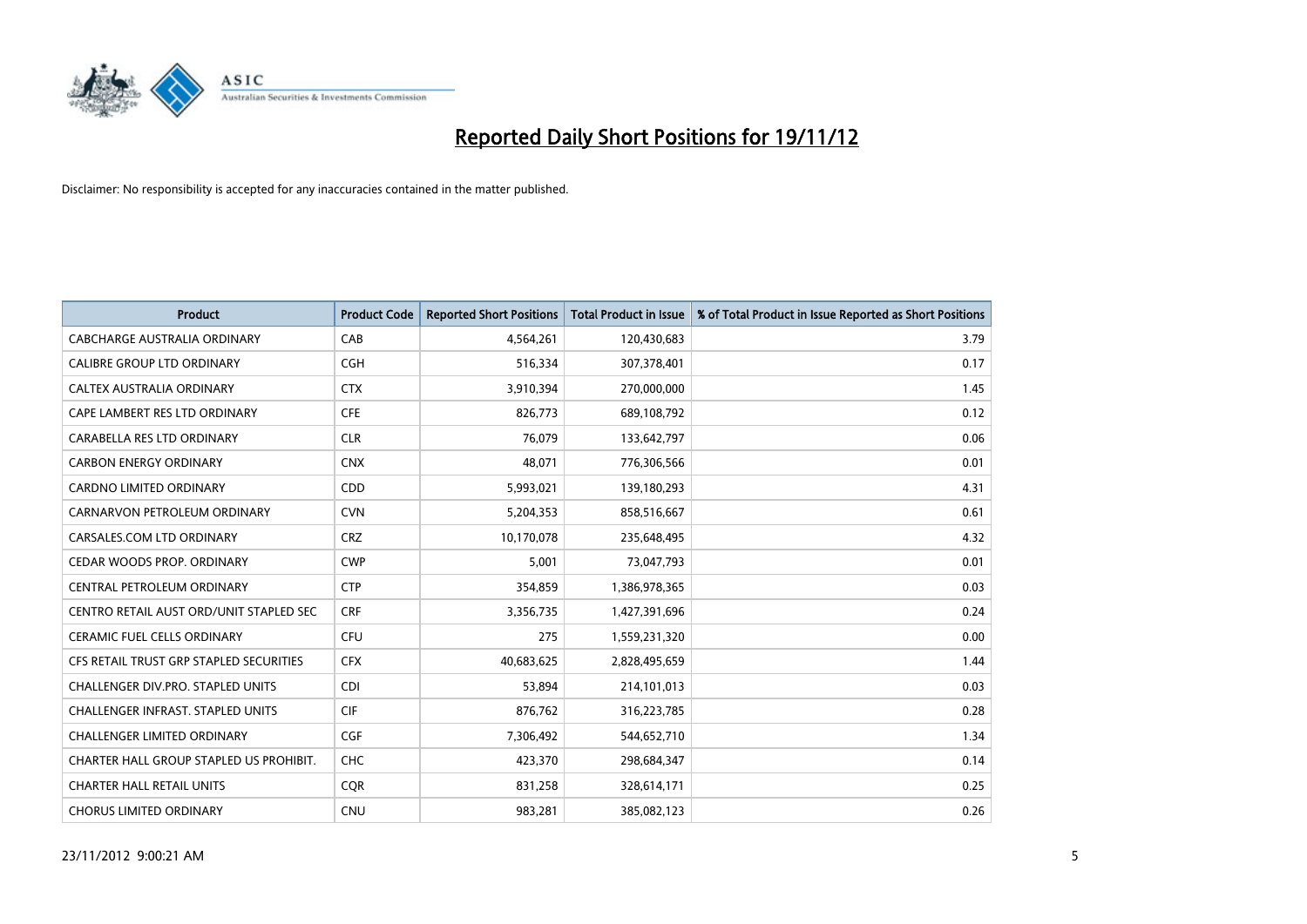

| <b>Product</b>                          | <b>Product Code</b> | <b>Reported Short Positions</b> | <b>Total Product in Issue</b> | % of Total Product in Issue Reported as Short Positions |
|-----------------------------------------|---------------------|---------------------------------|-------------------------------|---------------------------------------------------------|
| CITIGOLD CORP LTD ORDINARY              | <b>CTO</b>          | 1,363,288                       | 1,238,622,051                 | 0.11                                                    |
| <b>CLOUGH LIMITED ORDINARY</b>          | <b>CLO</b>          | 105,909                         | 775,259,839                   | 0.01                                                    |
| <b>CNPR GRP UNITS/ORD STAPLED</b>       | <b>CNP</b>          | 2,537                           | 972,414,514                   | 0.00                                                    |
| COAL OF AFRICA LTD ORDINARY             | <b>CZA</b>          | 90,137                          | 800,951,034                   | 0.01                                                    |
| <b>COALSPUR MINES LTD ORDINARY</b>      | <b>CPL</b>          | 14,512,589                      | 620,729,899                   | 2.34                                                    |
| COCA-COLA AMATIL ORDINARY               | <b>CCL</b>          | 3,814,187                       | 762,133,414                   | 0.50                                                    |
| <b>COCHLEAR LIMITED ORDINARY</b>        | <b>COH</b>          | 4,984,809                       | 57,026,689                    | 8.74                                                    |
| <b>COCKATOO COAL ORDINARY</b>           | <b>COK</b>          | 17,561,578                      | 1,016,746,908                 | 1.73                                                    |
| CODAN LIMITED ORDINARY                  | <b>CDA</b>          | 66,071                          | 176,862,573                   | 0.04                                                    |
| <b>COLLINS FOODS LTD ORDINARY</b>       | <b>CKF</b>          | 23,670                          | 93,000,003                    | 0.03                                                    |
| COMMONWEALTH BANK, ORDINARY             | <b>CBA</b>          | 17,900,103                      | 1,609,180,841                 | 1.11                                                    |
| COMMONWEALTH PROP ORDINARY UNITS        | <b>CPA</b>          | 15,484,541                      | 2,347,003,413                 | 0.66                                                    |
| <b>COMPASS RESOURCES ORDINARY</b>       | <b>CMR</b>          | 7,472                           | 1,403,744,100                 | 0.00                                                    |
| <b>COMPUTERSHARE LTD ORDINARY</b>       | <b>CPU</b>          | 10,395,203                      | 555,664,059                   | 1.87                                                    |
| CONTINENTAL COAL LTD ORDINARY           | CCC                 | 983                             | 473,061,772                   | 0.00                                                    |
| <b>COOPER ENERGY LTD ORDINARY</b>       | <b>COE</b>          | 278,998                         | 328,694,257                   | 0.08                                                    |
| <b>CORP TRAVEL LIMITED ORDINARY</b>     | <b>CTD</b>          | 134,863                         | 74,971,020                    | 0.18                                                    |
| CREDIT CORP GROUP ORDINARY              | <b>CCP</b>          | 32,531                          | 45,932,899                    | 0.07                                                    |
| <b>CROMWELL PROP STAPLED SECURITIES</b> | <b>CMW</b>          | 295,342                         | 1,222,114,479                 | 0.02                                                    |
| <b>CROWN LIMITED ORDINARY</b>           | <b>CWN</b>          | 6.094.436                       | 728,394,185                   | 0.84                                                    |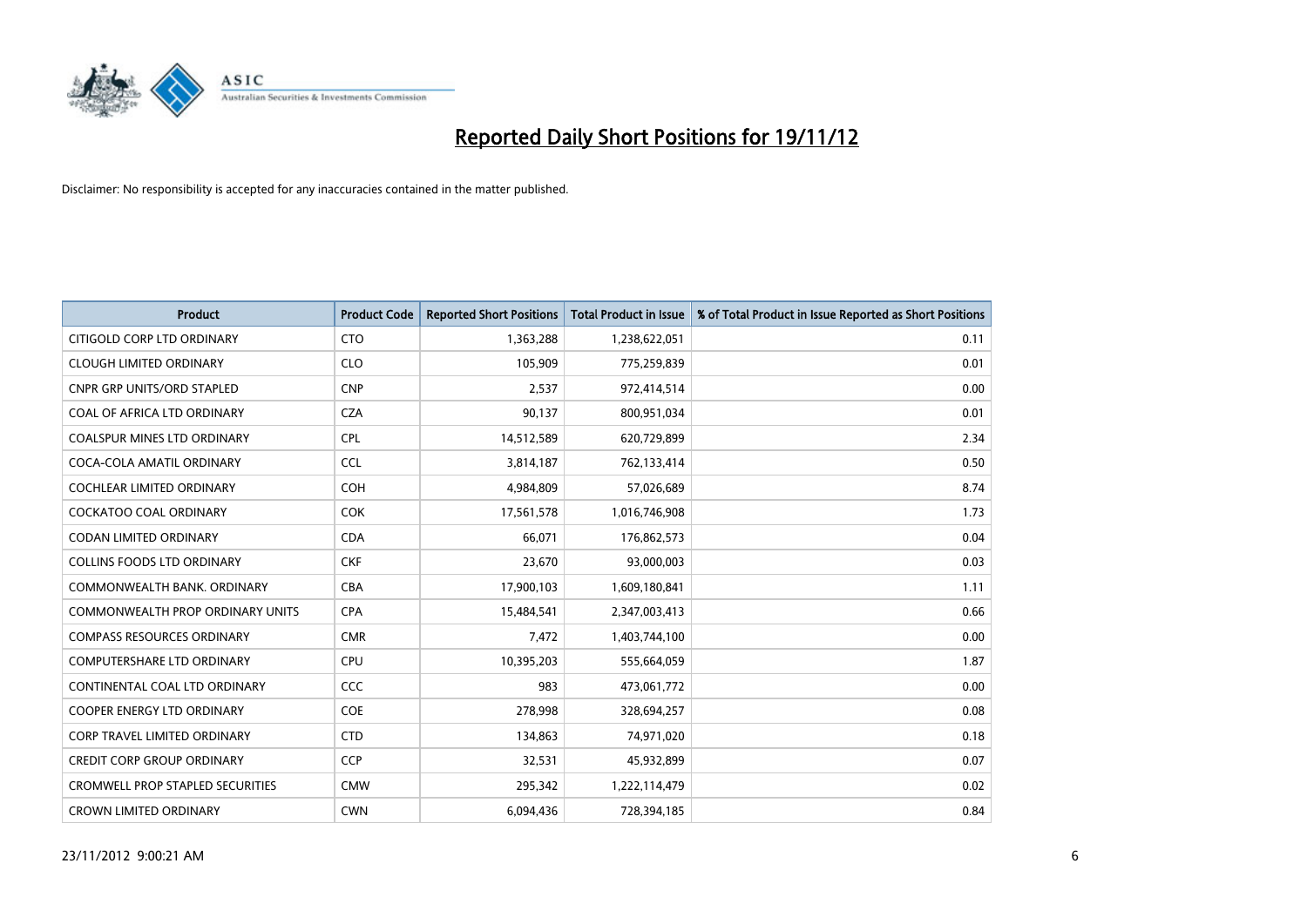

| <b>Product</b>                       | <b>Product Code</b> | <b>Reported Short Positions</b> | <b>Total Product in Issue</b> | % of Total Product in Issue Reported as Short Positions |
|--------------------------------------|---------------------|---------------------------------|-------------------------------|---------------------------------------------------------|
| <b>CSG LIMITED ORDINARY</b>          | CSV                 | 1,145,560                       | 282,567,499                   | 0.41                                                    |
| <b>CSL LIMITED ORDINARY</b>          | <b>CSL</b>          | 3,094,976                       | 502,458,768                   | 0.62                                                    |
| <b>CSR LIMITED ORDINARY</b>          | <b>CSR</b>          | 44,473,329                      | 506,000,315                   | 8.79                                                    |
| <b>CUDECO LIMITED ORDINARY</b>       | CDU                 | 3,797,574                       | 188,343,961                   | 2.02                                                    |
| DART ENERGY LTD ORDINARY             | <b>DTE</b>          | 19,164,437                      | 812,965,406                   | 2.36                                                    |
| DAVID JONES LIMITED ORDINARY         | <b>DJS</b>          | 52,519,745                      | 531,788,775                   | 9.88                                                    |
| <b>DECMIL GROUP LIMITED ORDINARY</b> | <b>DCG</b>          | 514,857                         | 168,203,219                   | 0.31                                                    |
| DEVINE LIMITED ORDINARY              | <b>DVN</b>          | 254,481                         | 158,730,556                   | 0.16                                                    |
| DEXUS PROPERTY GROUP STAPLED UNITS   | <b>DXS</b>          | 13,608,826                      | 4,839,024,176                 | 0.28                                                    |
| DISCOVERY METALS LTD ORDINARY        | <b>DML</b>          | 4,996,414                       | 486,986,451                   | 1.03                                                    |
| DORAY MINERALS LTD ORDINARY          | <b>DRM</b>          | 105,000                         | 139,200,101                   | 0.08                                                    |
| DOWNER EDI LIMITED ORDINARY          | <b>DOW</b>          | 11,536,162                      | 429,100,296                   | 2.69                                                    |
| DRILLSEARCH ENERGY ORDINARY          | <b>DLS</b>          | 4,095,999                       | 386,468,803                   | 1.06                                                    |
| DUET GROUP STAPLED US PROHIBIT.      | <b>DUE</b>          | 5,768,361                       | 1,116,638,606                 | 0.52                                                    |
| DULUXGROUP LIMITED ORDINARY          | <b>DLX</b>          | 8,786,005                       | 368,984,902                   | 2.38                                                    |
| ECHO ENTERTAINMENT ORDINARY          | <b>EGP</b>          | 9,762,896                       | 825,672,730                   | 1.18                                                    |
| ELDERS LIMITED ORDINARY              | <b>ELD</b>          | 18,090,739                      | 448,598,480                   | 4.03                                                    |
| ELEMENTAL MINERALS ORDINARY          | <b>ELM</b>          | 716,927                         | 243,614,280                   | 0.29                                                    |
| ELEMENTOS LIMITED ORDINARY           | <b>ELT</b>          | 16                              | 148,290,347                   | 0.00                                                    |
| <b>EMECO HOLDINGS ORDINARY</b>       | <b>EHL</b>          | 7,227,712                       | 625,904,712                   | 1.15                                                    |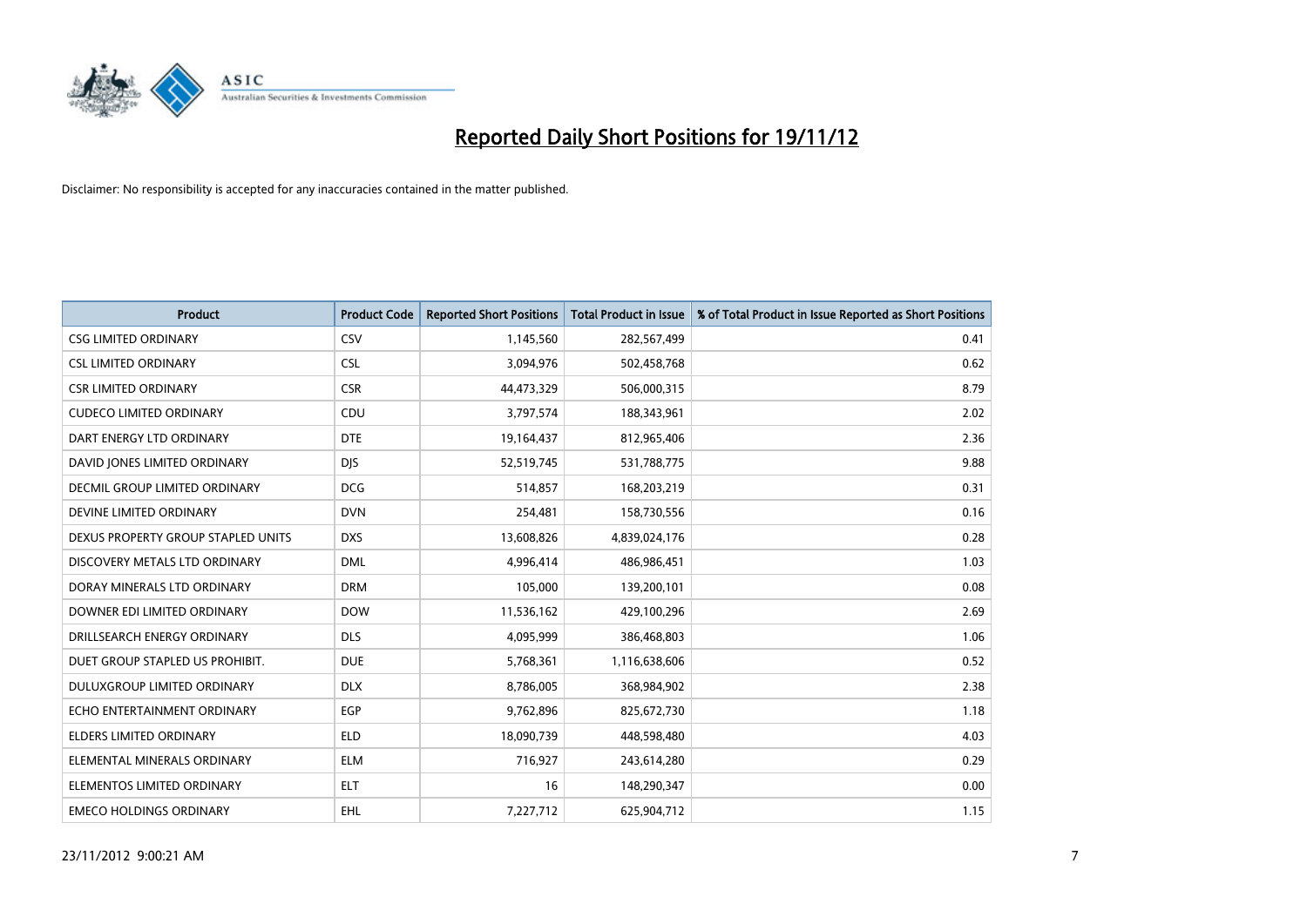

| <b>Product</b>                        | <b>Product Code</b> | <b>Reported Short Positions</b> | <b>Total Product in Issue</b> | % of Total Product in Issue Reported as Short Positions |
|---------------------------------------|---------------------|---------------------------------|-------------------------------|---------------------------------------------------------|
| <b>ENDEAVOUR MIN CORP CDI 1:1</b>     | <b>EVR</b>          | 201,418                         | 124,161,564                   | 0.16                                                    |
| ENERGY RESOURCES ORDINARY 'A'         | <b>ERA</b>          | 7,426,799                       | 517,725,062                   | 1.43                                                    |
| <b>ENERGY WORLD CORPOR, ORDINARY</b>  | <b>EWC</b>          | 22,432,331                      | 1,734,166,672                 | 1.29                                                    |
| ENVESTRA LIMITED ORDINARY             | <b>ENV</b>          | 15,574,073                      | 1,603,333,497                 | 0.97                                                    |
| EQUATORIAL RES LTD ORDINARY           | EQX                 | 122,524                         | 117,235,353                   | 0.10                                                    |
| EVOLUTION MINING LTD ORDINARY         | <b>EVN</b>          | 3,609,246                       | 707,942,989                   | 0.51                                                    |
| FAIRFAX MEDIA LTD ORDINARY            | <b>FXI</b>          | 382,272,434                     | 2,351,955,725                 | 16.25                                                   |
| FAR LTD ORDINARY                      | <b>FAR</b>          | 21,000,000                      | 2,499,846,742                 | 0.84                                                    |
| FISHER & PAYKEL H. ORDINARY           | <b>FPH</b>          | 34,877                          | 538,095,634                   | 0.01                                                    |
| FKP PROPERTY GROUP STAPLED SECURITIES | <b>FKP</b>          | 52,959,524                      | 2,251,016,386                 | 2.35                                                    |
| FLEETWOOD CORP ORDINARY               | <b>FWD</b>          | 1,516,999                       | 60,000,126                    | 2.53                                                    |
| FLETCHER BUILDING ORDINARY            | <b>FBU</b>          | 9,037,799                       | 684,793,538                   | 1.32                                                    |
| FLEXIGROUP LIMITED ORDINARY           | <b>FXL</b>          | 205,635                         | 286,986,003                   | 0.07                                                    |
| <b>FLIGHT CENTRE ORDINARY</b>         | <b>FLT</b>          | 12,288,558                      | 100,154,646                   | 12.27                                                   |
| FLINDERS MINES LTD ORDINARY           | <b>FMS</b>          | 772,809                         | 1,821,300,404                 | 0.04                                                    |
| FOCUS MINERALS LTD ORDINARY           | <b>FML</b>          | 158,163                         | 4,320,773,701                 | 0.00                                                    |
| FORGE GROUP LIMITED ORDINARY          | FGE                 | 453,491                         | 86,169,014                    | 0.53                                                    |
| FORTESCUE METALS GRP ORDINARY         | <b>FMG</b>          | 208,433,820                     | 3,113,798,659                 | 6.69                                                    |
| <b>G.U.D. HOLDINGS ORDINARY</b>       | GUD                 | 1,773,280                       | 71,341,319                    | 2.49                                                    |
| <b>G8 EDUCATION LIMITED ORDINARY</b>  | <b>GEM</b>          | 48,831                          | 236,093,926                   | 0.02                                                    |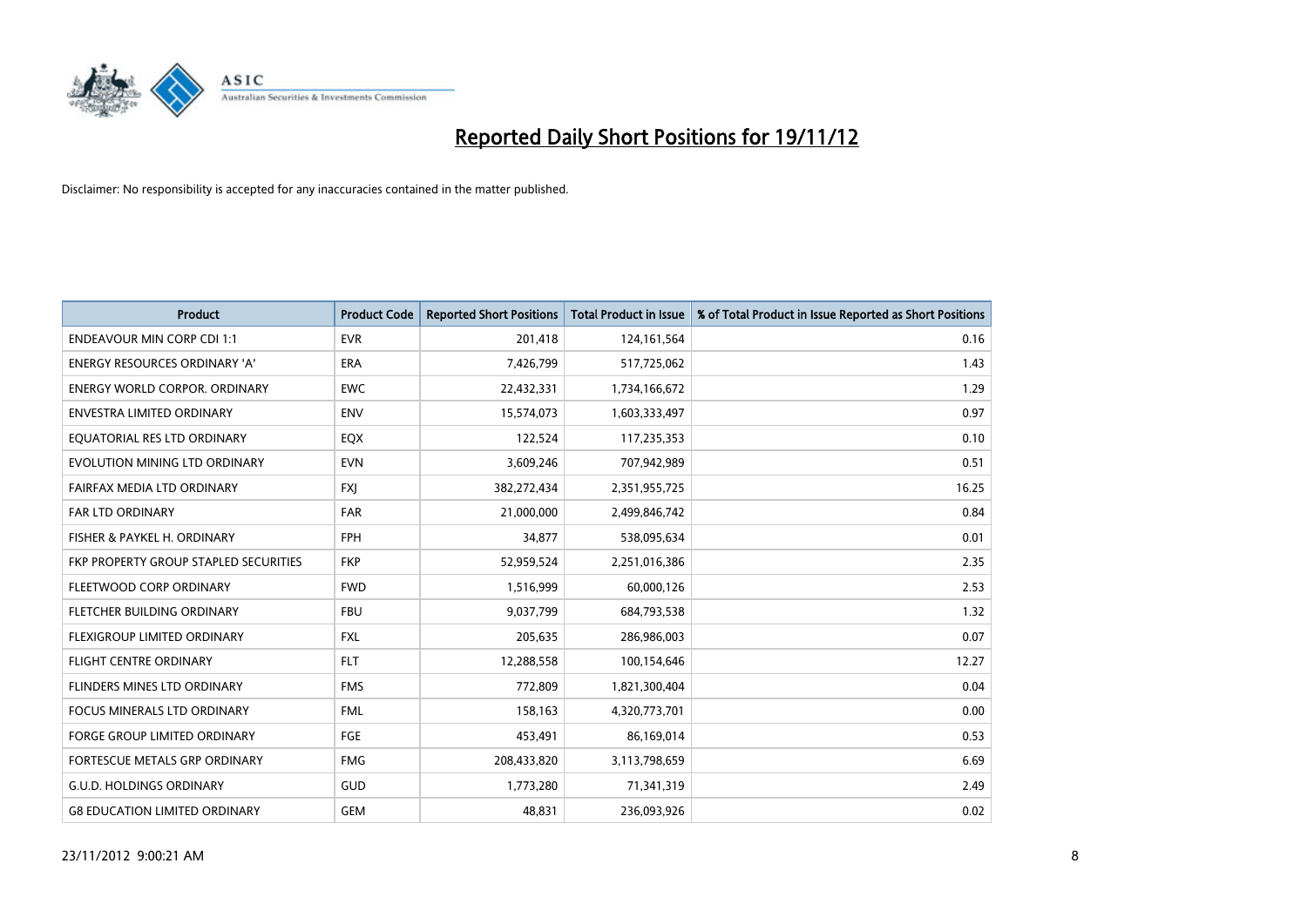

| <b>Product</b>                               | <b>Product Code</b> | <b>Reported Short Positions</b> | <b>Total Product in Issue</b> | % of Total Product in Issue Reported as Short Positions |
|----------------------------------------------|---------------------|---------------------------------|-------------------------------|---------------------------------------------------------|
| <b>GALAXY RESOURCES ORDINARY</b>             | <b>GXY</b>          | 2,993,325                       | 536,359,341                   | 0.56                                                    |
| <b>GENETIC TECHNOLOGIES ORDINARY</b>         | <b>GTG</b>          | 1,358,100                       | 474,971,819                   | 0.29                                                    |
| <b>GEODYNAMICS LIMITED ORDINARY</b>          | GDY                 | 850                             | 406,452,608                   | 0.00                                                    |
| <b>GINDALBIE METALS LTD ORDINARY</b>         | <b>GBG</b>          | 62,080,565                      | 1,247,487,454                 | 4.98                                                    |
| <b>GLOBAL MINING ORDINARY</b>                | <b>GMI</b>          | 170                             | 181,898,994                   | 0.00                                                    |
| <b>GOODMAN FIELDER, ORDINARY</b>             | <b>GFF</b>          | 35,980,568                      | 1,955,559,207                 | 1.84                                                    |
| <b>GOODMAN GROUP STAPLED US PROHIBIT.</b>    | <b>GMG</b>          | 11,569,882                      | 1,701,681,304                 | 0.68                                                    |
| <b>GPT GROUP STAPLED SEC.</b>                | <b>GPT</b>          | 8,105,643                       | 1,766,785,075                 | 0.46                                                    |
| <b>GRAINCORP LIMITED A CLASS ORDINARY</b>    | <b>GNC</b>          | 1,041,111                       | 228,241,481                   | 0.46                                                    |
| <b>GRANGE RESOURCES, ORDINARY</b>            | <b>GRR</b>          | 2,119,999                       | 1,155,487,102                 | 0.18                                                    |
| <b>GREENLAND MIN EN LTD ORDINARY</b>         | GGG                 | 4,613,200                       | 567,912,409                   | 0.81                                                    |
| <b>GRYPHON MINERALS LTD ORDINARY</b>         | GRY                 | 19,309,615                      | 348,264,983                   | 5.54                                                    |
| <b>GUILDFORD COAL LTD ORDINARY</b>           | <b>GUF</b>          | 1,563,544                       | 521,046,899                   | 0.30                                                    |
| <b>GUNNS LIMITED ORDINARY</b>                | <b>GNS</b>          | 51,528,090                      | 848,401,559                   | 6.07                                                    |
| <b>GWA GROUP LTD ORDINARY</b>                | <b>GWA</b>          | 12,116,641                      | 304,706,899                   | 3.98                                                    |
| HARVEY NORMAN ORDINARY                       | <b>HVN</b>          | 113,941,353                     | 1,062,316,784                 | 10.73                                                   |
| HASTIE GROUP LIMITED ORDINARY                | <b>HST</b>          | 233,914                         | 137,353,504                   | 0.17                                                    |
| <b>HASTINGS DIVERSIFIED STAPLED SECURITY</b> | <b>HDF</b>          | 374,805                         | 560,324,158                   | 0.07                                                    |
| <b>HENDERSON GROUP CDI 1:1</b>               | <b>HGG</b>          | 1,402,267                       | 703,813,556                   | 0.20                                                    |
| HEA HOLDINGS LIMITED ORDINARY                | <b>HFA</b>          | 3.809                           | 117,332,831                   | 0.00                                                    |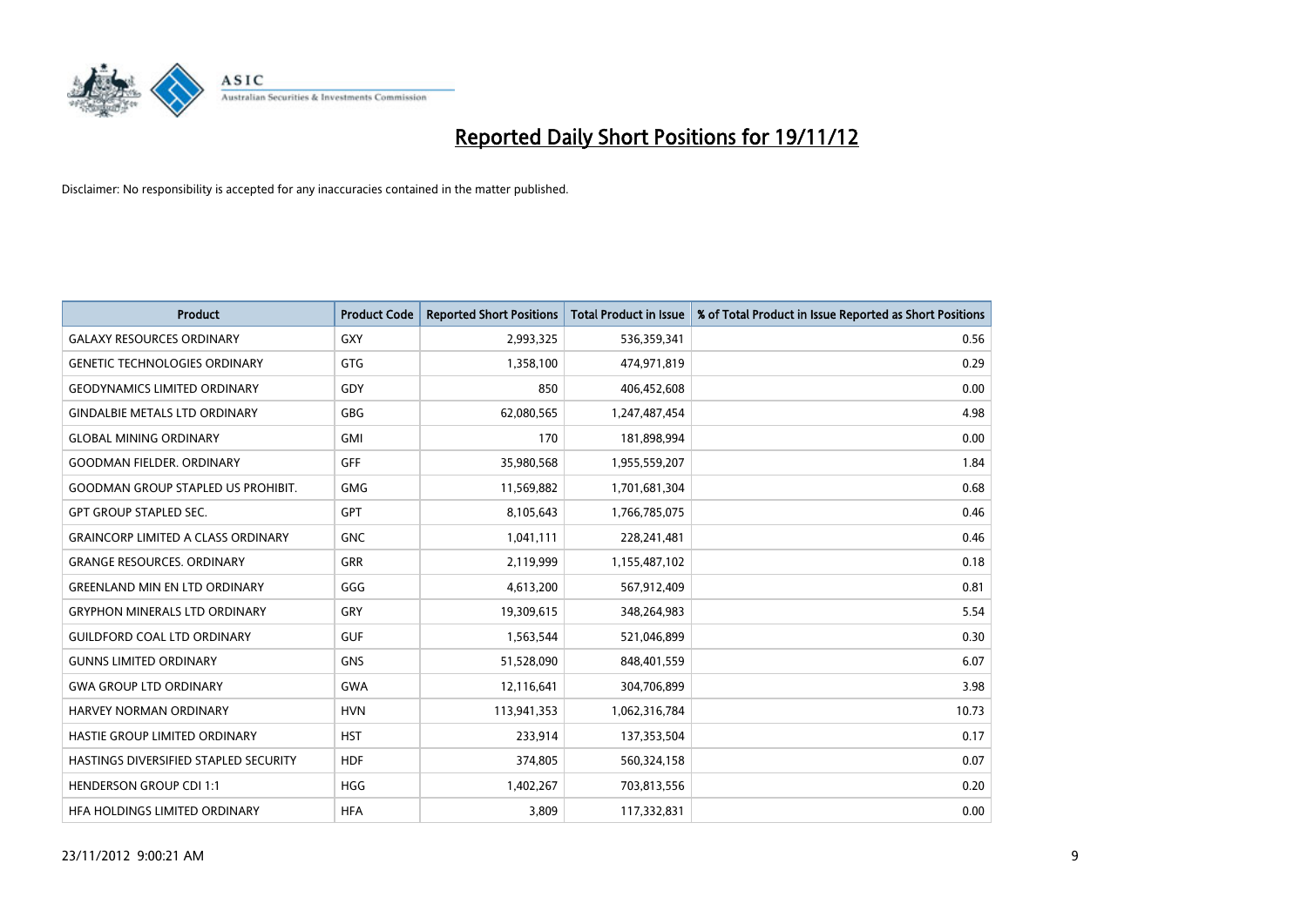

| <b>Product</b>                                | <b>Product Code</b> | <b>Reported Short Positions</b> | <b>Total Product in Issue</b> | % of Total Product in Issue Reported as Short Positions |
|-----------------------------------------------|---------------------|---------------------------------|-------------------------------|---------------------------------------------------------|
| HILLGROVE RES LTD ORDINARY                    | <b>HGO</b>          | 3,411,127                       | 1,022,760,221                 | 0.33                                                    |
| HILLS HOLDINGS LTD ORDINARY                   | <b>HIL</b>          | 3,947,949                       | 246,500,444                   | 1.60                                                    |
| HORIZON OIL LIMITED ORDINARY                  | <b>HZN</b>          | 31,915,299                      | 1,130,811,515                 | 2.82                                                    |
| ICON ENERGY LIMITED ORDINARY                  | <b>ICN</b>          | 16,128                          | 469,301,394                   | 0.00                                                    |
| <b>IINET LIMITED ORDINARY</b>                 | <b>IIN</b>          | 130,144                         | 161,238,847                   | 0.08                                                    |
| <b>ILUKA RESOURCES ORDINARY</b>               | ILU                 | 56,776,793                      | 418,700,517                   | 13.56                                                   |
| <b>IMDEX LIMITED ORDINARY</b>                 | <b>IMD</b>          | 1,838,029                       | 210,473,188                   | 0.87                                                    |
| <b>INCITEC PIVOT ORDINARY</b>                 | IPL                 | 13,784,703                      | 1,628,730,107                 | 0.85                                                    |
| INDEPENDENCE GROUP ORDINARY                   | <b>IGO</b>          | 6,733,807                       | 232,882,535                   | 2.89                                                    |
| <b>INDOPHIL RESOURCES ORDINARY</b>            | <b>IRN</b>          | 535,040                         | 1,203,146,194                 | 0.04                                                    |
| <b>INDUSTREA LIMITED ORDINARY</b>             | IDL.                | 24,243,851                      | 370,268,218                   | 6.55                                                    |
| <b>INFIGEN ENERGY STAPLED SECURITIES</b>      | <b>IFN</b>          | 3,451,664                       | 762,265,972                   | 0.45                                                    |
| <b>INSURANCE AUSTRALIA ORDINARY</b>           | <b>IAG</b>          | 7,056,858                       | 2,079,034,021                 | 0.34                                                    |
| <b>INTEGRA MINING LTD, ORDINARY</b>           | <b>IGR</b>          | 2,223,504                       | 934,440,899                   | 0.24                                                    |
| <b>INTREPID MINES ORDINARY</b>                | <b>IAU</b>          | 11,718,517                      | 553,802,270                   | 2.12                                                    |
| <b>INVESTA OFFICE FUND STAPLED SECURITIES</b> | <b>IOF</b>          | 2,349,052                       | 614,047,458                   | 0.38                                                    |
| <b>INVOCARE LIMITED ORDINARY</b>              | <b>IVC</b>          | 3,357,054                       | 110,030,298                   | 3.05                                                    |
| ION LIMITED ORDINARY                          | <b>ION</b>          | 164,453                         | 256,365,105                   | 0.06                                                    |
| <b>IOOF HOLDINGS LTD ORDINARY</b>             | <b>IFL</b>          | 1,453,676                       | 229,794,395                   | 0.63                                                    |
| <b>IRESS LIMITED ORDINARY</b>                 | <b>IRE</b>          | 2,162,458                       | 128.620.231                   | 1.68                                                    |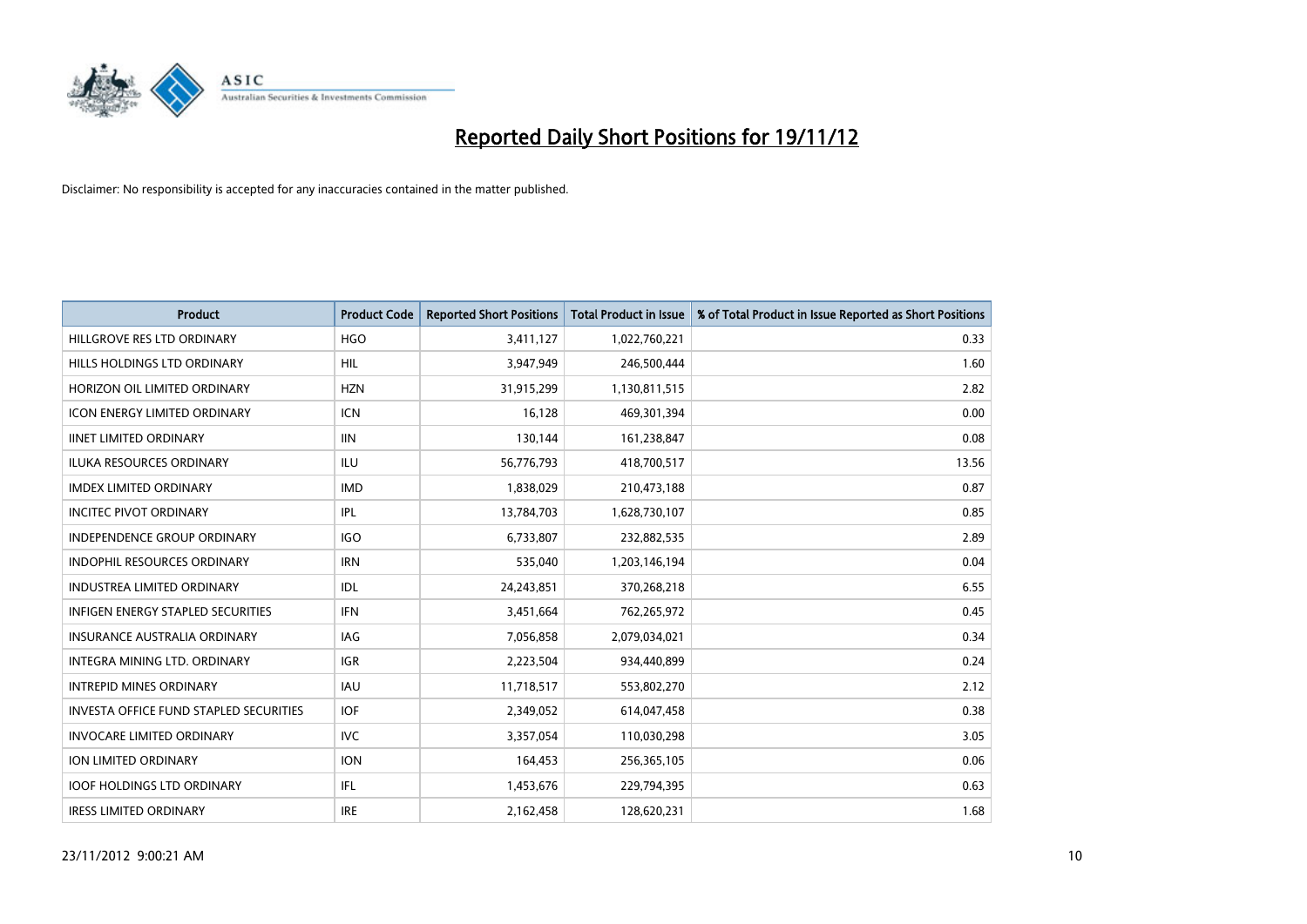

| <b>Product</b>                           | <b>Product Code</b> | <b>Reported Short Positions</b> | <b>Total Product in Issue</b> | % of Total Product in Issue Reported as Short Positions |
|------------------------------------------|---------------------|---------------------------------|-------------------------------|---------------------------------------------------------|
| <b>IRON ORE HOLDINGS ORDINARY</b>        | <b>IOH</b>          | 39,352                          | 161,174,005                   | 0.02                                                    |
| IVANHOE AUSTRALIA ORDINARY               | <b>IVA</b>          | 1,900,267                       | 555,856,143                   | 0.34                                                    |
| JAMES HARDIE INDUST CHESS DEPOSITARY INT | <b>IHX</b>          | 9,898,791                       | 439,580,130                   | 2.25                                                    |
| <b>JB HI-FI LIMITED ORDINARY</b>         | <b>IBH</b>          | 21,613,823                      | 98,850,643                    | 21.87                                                   |
| <b>JUPITER MINES ORDINARY</b>            | <b>IMS</b>          | 89,009                          | 2,281,835,383                 | 0.00                                                    |
| <b>KAGARA LTD ORDINARY</b>               | <b>KZL</b>          | 3,000,013                       | 798,953,117                   | 0.38                                                    |
| KANGAROO RES LTD ORDINARY                | <b>KRL</b>          | 1,504,120                       | 3,434,430,012                 | 0.04                                                    |
| KAROON GAS AUSTRALIA ORDINARY            | <b>KAR</b>          | 433,012                         | 221,420,769                   | 0.20                                                    |
| KATHMANDU HOLD LTD ORDINARY              | <b>KMD</b>          | 722,907                         | 200,165,940                   | 0.36                                                    |
| <b>KBL MINING LIMITED ORDINARY</b>       | <b>KBL</b>          | 1,820                           | 292,335,629                   | 0.00                                                    |
| KENTOR GOLD LIMITED ORDINARY             | KGL                 | 275                             | 140,040,563                   | 0.00                                                    |
| KINGSGATE CONSOLID, ORDINARY             | <b>KCN</b>          | 7,956,104                       | 151,828,173                   | 5.24                                                    |
| KINGSROSE MINING LTD ORDINARY            | <b>KRM</b>          | 67,119                          | 290,111,217                   | 0.02                                                    |
| LEIGHTON HOLDINGS ORDINARY               | LEI                 | 10,814,112                      | 337, 164, 188                 | 3.21                                                    |
| LEND LEASE GROUP UNIT/ORD STAPLED        | <b>LLC</b>          | 5,309,041                       | 574,351,883                   | 0.92                                                    |
| LINC ENERGY LTD ORDINARY                 | <b>LNC</b>          | 32,977,130                      | 504,487,631                   | 6.54                                                    |
| LIQUEFIED NATURAL ORDINARY               | LNG                 | 272,800                         | 267,699,015                   | 0.10                                                    |
| LYNAS CORPORATION ORDINARY               | <b>LYC</b>          | 213,367,262                     | 1,796,159,363                 | 11.88                                                   |
| <b>M2 TELECOMMUNICATION ORDINARY</b>     | <b>MTU</b>          | 6,165,161                       | 157,891,251                   | 3.90                                                    |
| MACA LIMITED ORDINARY                    | <b>MLD</b>          | 59,255                          | 150,000,000                   | 0.04                                                    |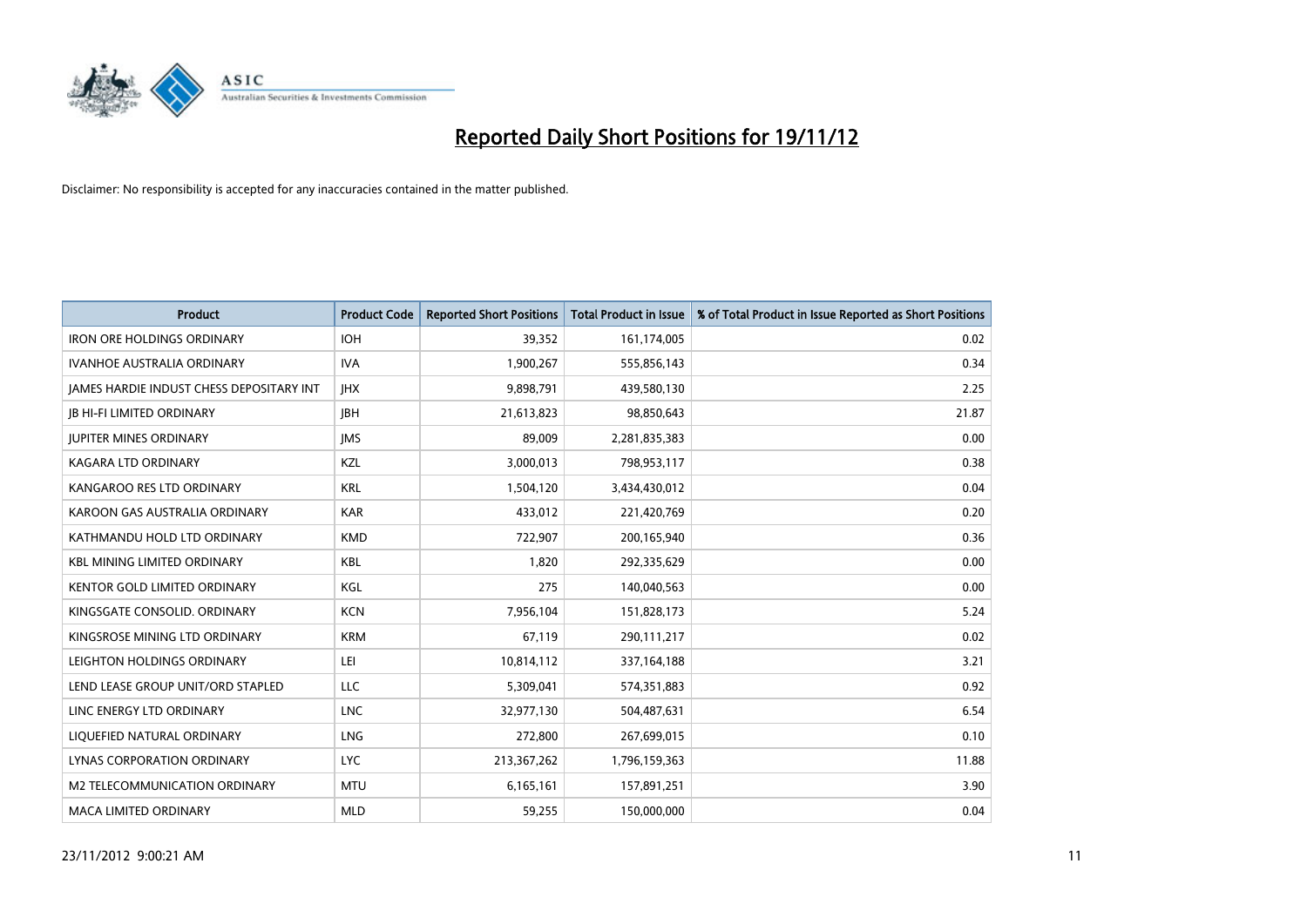

| <b>Product</b>                        | <b>Product Code</b> | <b>Reported Short Positions</b> | <b>Total Product in Issue</b> | % of Total Product in Issue Reported as Short Positions |
|---------------------------------------|---------------------|---------------------------------|-------------------------------|---------------------------------------------------------|
| <b>MACMAHON HOLDINGS ORDINARY</b>     | <b>MAH</b>          | 12,177,431                      | 757,017,561                   | 1.61                                                    |
| MACO ATLAS ROADS GRP ORDINARY STAPLED | <b>MQA</b>          | 4,844,459                       | 478,531,436                   | 1.01                                                    |
| MACOUARIE GROUP LTD ORDINARY          | <b>MOG</b>          | 7,512,039                       | 339,102,851                   | 2.22                                                    |
| MARENGO MINING ORDINARY               | <b>MGO</b>          | 26,950                          | 1,137,720,551                 | 0.00                                                    |
| <b>MATRIX C &amp; E LTD ORDINARY</b>  | <b>MCE</b>          | 4,003,399                       | 94,555,428                    | 4.23                                                    |
| MAVERICK DRILLING ORDINARY            | <b>MAD</b>          | 2,726,272                       | 452,726,751                   | 0.60                                                    |
| <b>MAXITRANS INDUSTRIES ORDINARY</b>  | <b>MXI</b>          | 2,907                           | 183,993,392                   | 0.00                                                    |
| MCMILLAN SHAKESPEARE ORDINARY         | <b>MMS</b>          | 234,088                         | 74,523,965                    | 0.31                                                    |
| MEDUSA MINING LTD ORDINARY            | <b>MML</b>          | 2,161,519                       | 188,903,911                   | 1.14                                                    |
| MELBOURNE IT LIMITED ORDINARY         | <b>MLB</b>          | 492,222                         | 82,451,363                    | 0.60                                                    |
| MEO AUSTRALIA LTD ORDINARY            | <b>MEO</b>          | 1,174,152                       | 586,448,260                   | 0.20                                                    |
| <b>MERMAID MARINE ORDINARY</b>        | <b>MRM</b>          | 1,769,857                       | 223,694,865                   | 0.79                                                    |
| MESOBLAST LIMITED ORDINARY            | <b>MSB</b>          | 16,922,398                      | 287,132,832                   | 5.89                                                    |
| METALS X LIMITED ORDINARY             | <b>MLX</b>          | 4,702,165                       | 1,651,766,110                 | 0.28                                                    |
| METCASH LIMITED ORDINARY              | <b>MTS</b>          | 65,134,090                      | 880,704,786                   | 7.40                                                    |
| METGASCO LIMITED ORDINARY             | <b>MEL</b>          | 86,398                          | 445,158,802                   | 0.02                                                    |
| METMINCO LIMITED ORDINARY             | <b>MNC</b>          | 1,595,590                       | 1,749,541,573                 | 0.09                                                    |
| MICLYN EXP OFFSHR ORDINARY            | <b>MIO</b>          | 103,296                         | 278,639,188                   | 0.04                                                    |
| MILTON CORPORATION ORDINARY           | <b>MLT</b>          | 12,800                          | 121,625,655                   | 0.01                                                    |
| MINCOR RESOURCES NL ORDINARY          | <b>MCR</b>          | 2,011,070                       | 188,208,274                   | 1.07                                                    |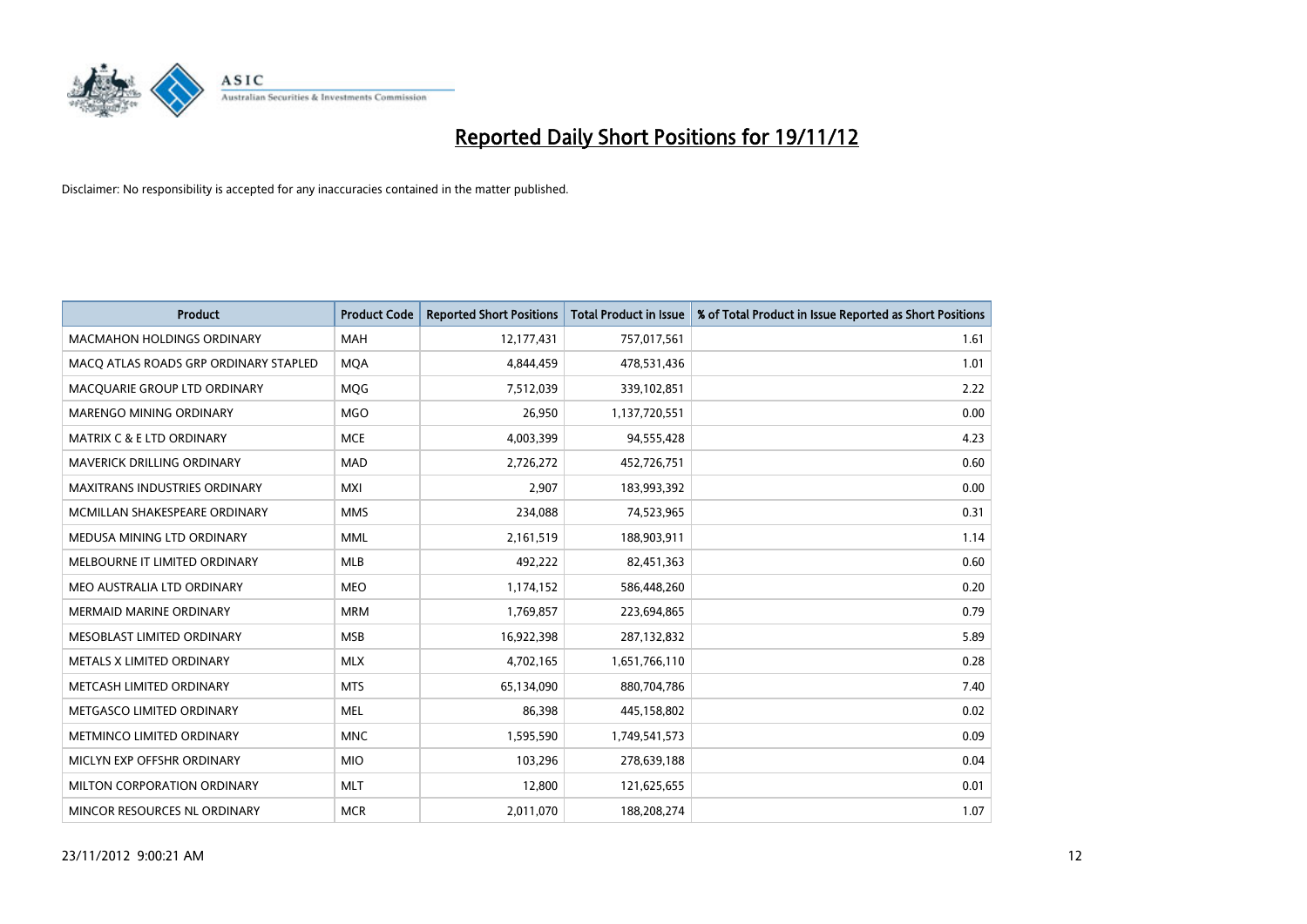

| <b>Product</b>                       | <b>Product Code</b> | <b>Reported Short Positions</b> | <b>Total Product in Issue</b> | % of Total Product in Issue Reported as Short Positions |
|--------------------------------------|---------------------|---------------------------------|-------------------------------|---------------------------------------------------------|
| MINERAL DEPOSITS ORDINARY            | <b>MDL</b>          | 349,597                         | 83,538,786                    | 0.42                                                    |
| MINERAL RESOURCES. ORDINARY          | <b>MIN</b>          | 4,957,456                       | 185,006,018                   | 2.68                                                    |
| MIRABELA NICKEL LTD ORDINARY         | <b>MBN</b>          | 9,276,943                       | 876,582,736                   | 1.06                                                    |
| MIRVAC GROUP STAPLED SECURITIES      | <b>MGR</b>          | 12,417,284                      | 3,425,587,451                 | 0.36                                                    |
| MOLOPO ENERGY LTD ORDINARY           | <b>MPO</b>          | 1,414,149                       | 245,849,711                   | 0.58                                                    |
| <b>MONADELPHOUS GROUP ORDINARY</b>   | <b>MND</b>          | 6,588,453                       | 90,663,543                    | 7.27                                                    |
| MORTGAGE CHOICE LTD ORDINARY         | <b>MOC</b>          | 2,365,466                       | 123,431,282                   | 1.92                                                    |
| <b>MOUNT GIBSON IRON ORDINARY</b>    | <b>MGX</b>          | 6,542,332                       | 1,090,584,232                 | 0.60                                                    |
| MULTIPLEX SITES SITES                | <b>MXUPA</b>        | 457                             | 4,500,000                     | 0.01                                                    |
| <b>MURCHISON METALS LTD ORDINARY</b> | <b>MMX</b>          | 5,425,549                       | 450,427,346                   | 1.20                                                    |
| MYER HOLDINGS LTD ORDINARY           | <b>MYR</b>          | 88,316,752                      | 583,384,551                   | 15.14                                                   |
| <b>MYSTATE LIMITED ORDINARY</b>      | <b>MYS</b>          | 19,725                          | 87,012,663                    | 0.02                                                    |
| NATIONAL AUST. BANK ORDINARY         | <b>NAB</b>          | 15,529,329                      | 2,300,821,750                 | 0.67                                                    |
| NAVITAS LIMITED ORDINARY             | <b>NVT</b>          | 12,185,934                      | 375,367,918                   | 3.25                                                    |
| NEON ENERGY LIMITED ORDINARY         | <b>NEN</b>          | 1,267,615                       | 549,582,936                   | 0.23                                                    |
| NEW HOPE CORPORATION ORDINARY        | <b>NHC</b>          | 2,983,800                       | 830,526,815                   | 0.36                                                    |
| NEWCREST MINING ORDINARY             | <b>NCM</b>          | 1,981,338                       | 765,906,839                   | 0.26                                                    |
| NEWS CORP A NON-VOTING CDI           | <b>NWSLV</b>        | 3,090,407                       | 1,543,077,990                 | 0.20                                                    |
| NEWS CORP B VOTING CDI               | <b>NWS</b>          | 1,312,022                       | 798,520,953                   | 0.16                                                    |
| NEWSAT LIMITED ORDINARY              | <b>NWT</b>          | 104,833                         | 233,052,157                   | 0.04                                                    |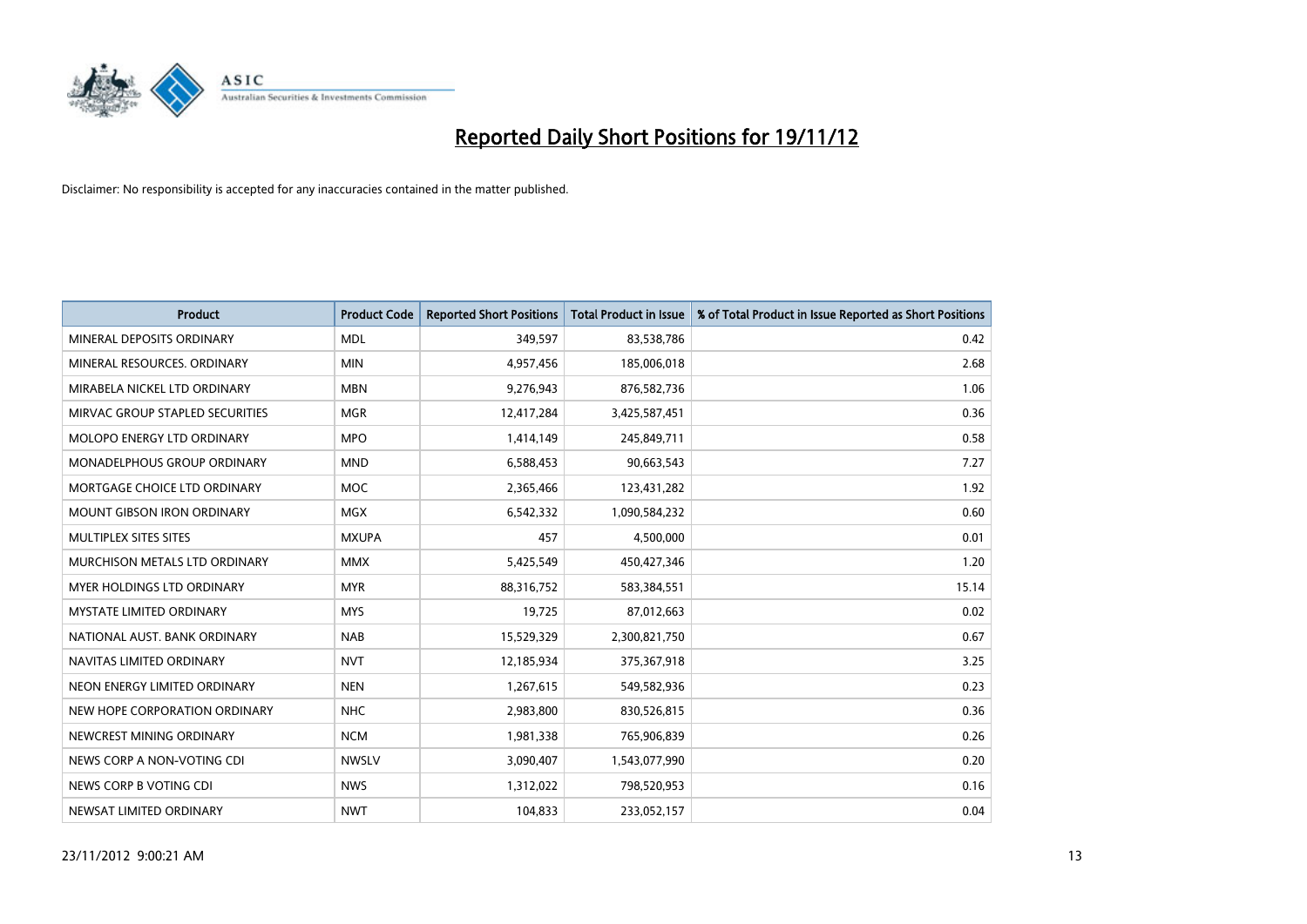

| <b>Product</b>                        | <b>Product Code</b> | <b>Reported Short Positions</b> | <b>Total Product in Issue</b> | % of Total Product in Issue Reported as Short Positions |
|---------------------------------------|---------------------|---------------------------------|-------------------------------|---------------------------------------------------------|
| NEXTDC LIMITED ORDINARY               | <b>NXT</b>          | 2,798,648                       | 150,627,388                   | 1.86                                                    |
| NEXUS ENERGY LIMITED ORDINARY         | <b>NXS</b>          | 4,566,973                       | 1,329,821,159                 | 0.34                                                    |
| NIDO PETROLEUM ORDINARY               | <b>NDO</b>          | 105,313                         | 1,390,829,818                 | 0.01                                                    |
| NOBLE MINERAL RES ORDINARY            | <b>NMG</b>          | 3,770,533                       | 655,522,952                   | 0.58                                                    |
| NORFOLK GROUP ORDINARY                | <b>NFK</b>          | 50                              | 158,890,730                   | 0.00                                                    |
| NORTHERN IRON LTD ORDINARY            | <b>NFE</b>          | 2,523,758                       | 493,067,453                   | 0.51                                                    |
| NORTHERN STAR ORDINARY                | <b>NST</b>          | 2,811,708                       | 423,968,168                   | 0.66                                                    |
| NRW HOLDINGS LIMITED ORDINARY         | <b>NWH</b>          | 5,812,436                       | 278,888,011                   | 2.08                                                    |
| NUFARM LIMITED ORDINARY               | <b>NUF</b>          | 5,731,581                       | 262,662,626                   | 2.18                                                    |
| OAKTON LIMITED ORDINARY               | <b>OKN</b>          | 3,408                           | 91,721,874                    | 0.00                                                    |
| OCEANAGOLD CORP. CHESS DEPOSITARY INT | <b>OGC</b>          | 1,341,433                       | 263,278,752                   | 0.51                                                    |
| OIL SEARCH LTD ORDINARY               | OSH                 | 2,724,905                       | 1,334,756,742                 | 0.20                                                    |
| OM HOLDINGS LIMITED ORDINARY          | <b>OMH</b>          | 4,010,511                       | 673,423,337                   | 0.60                                                    |
| ORICA LIMITED ORDINARY                | ORI                 | 2,817,727                       | 365,642,802                   | 0.77                                                    |
| ORIGIN ENERGY ORDINARY                | <b>ORG</b>          | 12,270,457                      | 1,093,614,528                 | 1.12                                                    |
| OROCOBRE LIMITED ORDINARY             | <b>ORE</b>          | 73,573                          | 115,547,970                   | 0.06                                                    |
| OROTONGROUP LIMITED ORDINARY          | <b>ORL</b>          | 167,569                         | 40,880,902                    | 0.41                                                    |
| ORPHEUS ENERGY LTD ORDINARY           | <b>OEG</b>          | 67,200                          | 130,475,919                   | 0.05                                                    |
| OZ MINERALS ORDINARY                  | OZL                 | 5,563,468                       | 303,470,022                   | 1.83                                                    |
| <b>PACIFIC BRANDS ORDINARY</b>        | PBG                 | 8,880,528                       | 912,915,695                   | 0.97                                                    |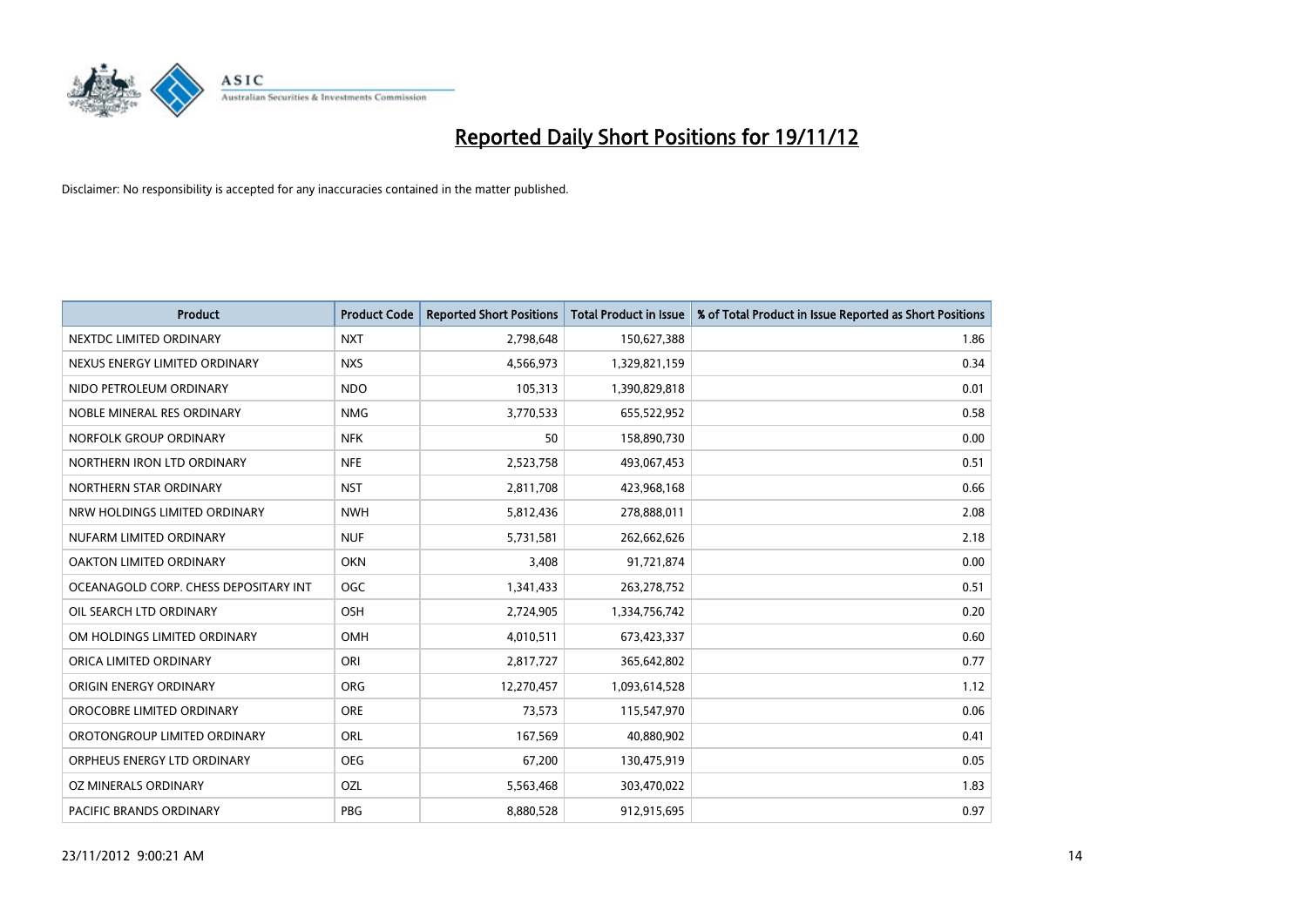

| <b>Product</b>               | <b>Product Code</b> | <b>Reported Short Positions</b> | <b>Total Product in Issue</b> | % of Total Product in Issue Reported as Short Positions |
|------------------------------|---------------------|---------------------------------|-------------------------------|---------------------------------------------------------|
| PALADIN ENERGY LTD ORDINARY  | <b>PDN</b>          | 72,215,695                      | 836,825,651                   | 8.63                                                    |
| PANAUST LIMITED ORDINARY     | PNA                 | 2,292,714                       | 605,962,322                   | 0.38                                                    |
| PANCONTINENTAL OIL ORDINARY  | <b>PCL</b>          | 233,335                         | 1,148,744,096                 | 0.02                                                    |
| PANORAMIC RESOURCES ORDINARY | PAN                 | 2,717,609                       | 255,681,195                   | 1.06                                                    |
| PAPERLINX LIMITED ORDINARY   | <b>PPX</b>          | 68.231                          | 609,280,761                   | 0.01                                                    |
| PAPILLON RES LTD ORDINARY    | <b>PIR</b>          | 2,798,091                       | 258,986,563                   | 1.08                                                    |
| PATTIES FOODS LTD ORDINARY   | PFL                 | 100.000                         | 139,065,639                   | 0.07                                                    |
| PEET LIMITED ORDINARY        | <b>PPC</b>          | 3,885,677                       | 321,013,141                   | 1.21                                                    |
| PERILYA LIMITED ORDINARY     | PEM                 | 3,026                           | 769,316,426                   | 0.00                                                    |
| PERPETUAL LIMITED ORDINARY   | <b>PPT</b>          | 2,098,483                       | 41,980,678                    | 5.00                                                    |
| PERSEUS MINING LTD ORDINARY  | PRU                 | 8,249,532                       | 457,962,088                   | 1.80                                                    |
| PHARMAXIS LTD ORDINARY       | <b>PXS</b>          | 6,950,530                       | 308,543,389                   | 2.25                                                    |
| PLATINUM ASSET ORDINARY      | <b>PTM</b>          | 12,988,077                      | 561,347,878                   | 2.31                                                    |
| PLATINUM AUSTRALIA ORDINARY  | <b>PLA</b>          | 836.127                         | 504,968,043                   | 0.17                                                    |
| PMI GOLD CORP CDI 1:1        | <b>PVM</b>          | 38,473                          | 79,078,033                    | 0.05                                                    |
| PMP LIMITED ORDINARY         | PMP                 | 106,142                         | 323,781,124                   | 0.03                                                    |
| PREMIER INVESTMENTS ORDINARY | <b>PMV</b>          | 1,053,027                       | 155,260,478                   | 0.68                                                    |
| PRIMA BIOMED LTD ORDINARY    | <b>PRR</b>          | 6,288,810                       | 1,066,063,388                 | 0.59                                                    |
| PRIMARY HEALTH CARE ORDINARY | <b>PRY</b>          | 27,806,343                      | 502,983,554                   | 5.53                                                    |
| PRIMEAG AUSTRALIA ORDINARY   | PAG                 | 38.289                          | 266.394.444                   | 0.01                                                    |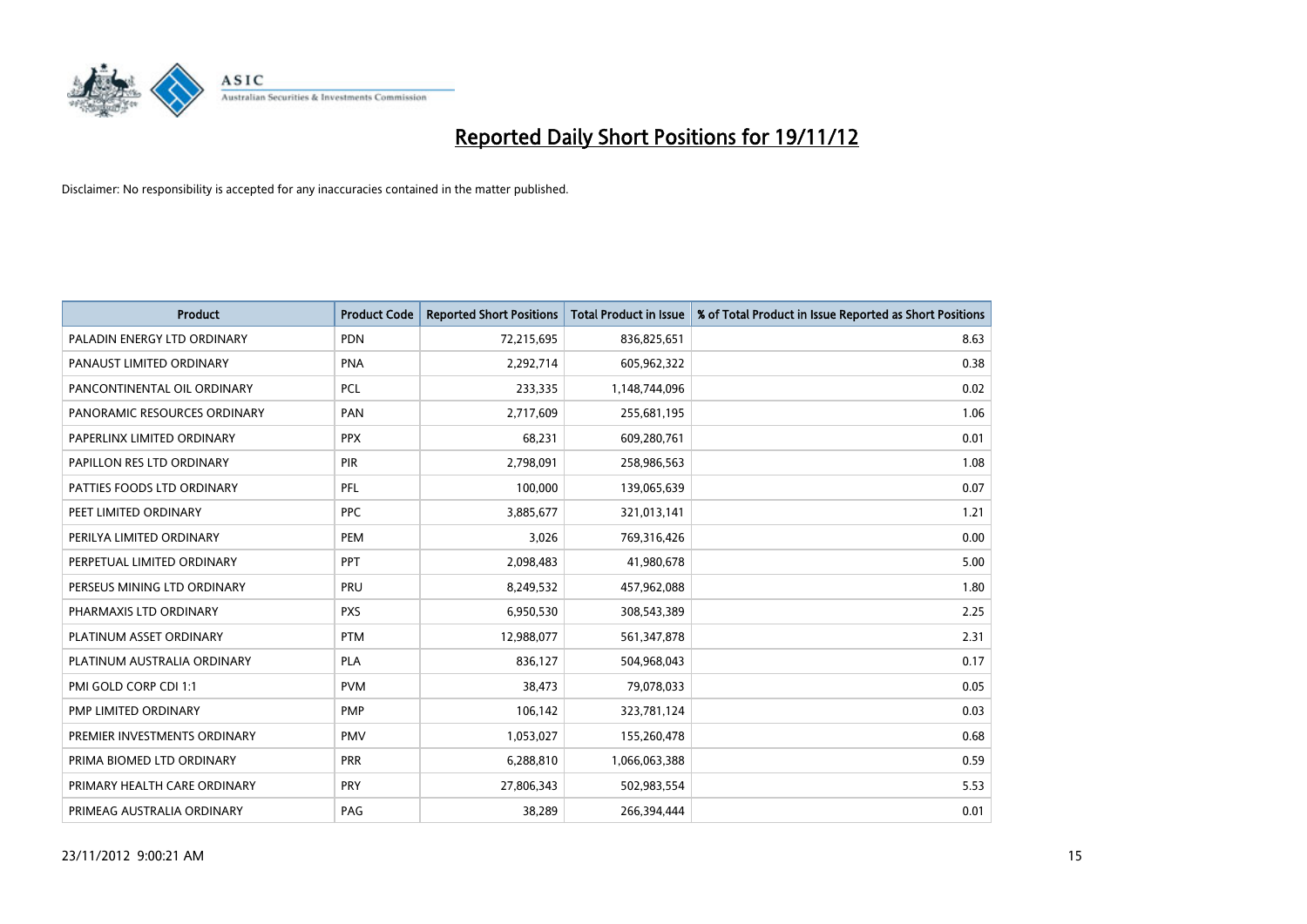

| <b>Product</b>                    | <b>Product Code</b> | <b>Reported Short Positions</b> | <b>Total Product in Issue</b> | % of Total Product in Issue Reported as Short Positions |
|-----------------------------------|---------------------|---------------------------------|-------------------------------|---------------------------------------------------------|
| PROGRAMMED ORDINARY               | <b>PRG</b>          | 226,476                         | 118,177,001                   | 0.19                                                    |
| <b>QANTAS AIRWAYS ORDINARY</b>    | QAN                 | 13,707,236                      | 2,265,123,620                 | 0.61                                                    |
| OBE INSURANCE GROUP ORDINARY      | <b>OBE</b>          | 61,968,220                      | 1,196,747,582                 | 5.18                                                    |
| OR NATIONAL LIMITED ORDINARY      | <b>ORN</b>          | 12,707,082                      | 2,425,468,941                 | 0.52                                                    |
| ORXPHARMA LTD ORDINARY            | <b>QRX</b>          | 96,662                          | 144,577,206                   | 0.07                                                    |
| <b>QUBE HOLDINGS LTD ORDINARY</b> | <b>QUB</b>          | 14,070,535                      | 926,489,845                   | 1.52                                                    |
| RAMELIUS RESOURCES ORDINARY       | <b>RMS</b>          | 5,800,975                       | 336,256,949                   | 1.73                                                    |
| RAMSAY HEALTH CARE ORDINARY       | <b>RHC</b>          | 2,447,511                       | 202,081,252                   | 1.21                                                    |
| <b>RCR TOMLINSON ORDINARY</b>     | <b>RCR</b>          | 169,240                         | 132,406,265                   | 0.13                                                    |
| <b>REA GROUP ORDINARY</b>         | <b>REA</b>          | 120,827                         | 131,714,699                   | 0.09                                                    |
| RECKON LIMITED ORDINARY           | <b>RKN</b>          | 401,000                         | 129,488,015                   | 0.31                                                    |
| <b>RED 5 LIMITED ORDINARY</b>     | <b>RED</b>          | 343,725                         | 135,488,008                   | 0.25                                                    |
| RED FORK ENERGY ORDINARY          | <b>RFE</b>          | 2,448,111                       | 384,951,719                   | 0.64                                                    |
| REDBANK ENERGY LTD ORDINARY       | AEJ                 | 13                              | 786,287                       | 0.00                                                    |
| REDFLEX HOLDINGS ORDINARY         | <b>RDF</b>          | 187,373                         | 110,762,310                   | 0.17                                                    |
| REECE AUSTRALIA LTD. ORDINARY     | <b>REH</b>          | 10,516                          | 99,600,000                    | 0.01                                                    |
| REED RESOURCES LTD ORDINARY       | <b>RDR</b>          | 381,700                         | 508,556,518                   | 0.08                                                    |
| REGIS RESOURCES ORDINARY          | <b>RRL</b>          | 1,473,562                       | 455,420,679                   | 0.32                                                    |
| RESMED INC CDI 10:1               | <b>RMD</b>          | 3,322,128                       | 1,556,242,300                 | 0.21                                                    |
| RESOLUTE MINING ORDINARY          | <b>RSG</b>          | 2,723,521                       | 632,071,957                   | 0.43                                                    |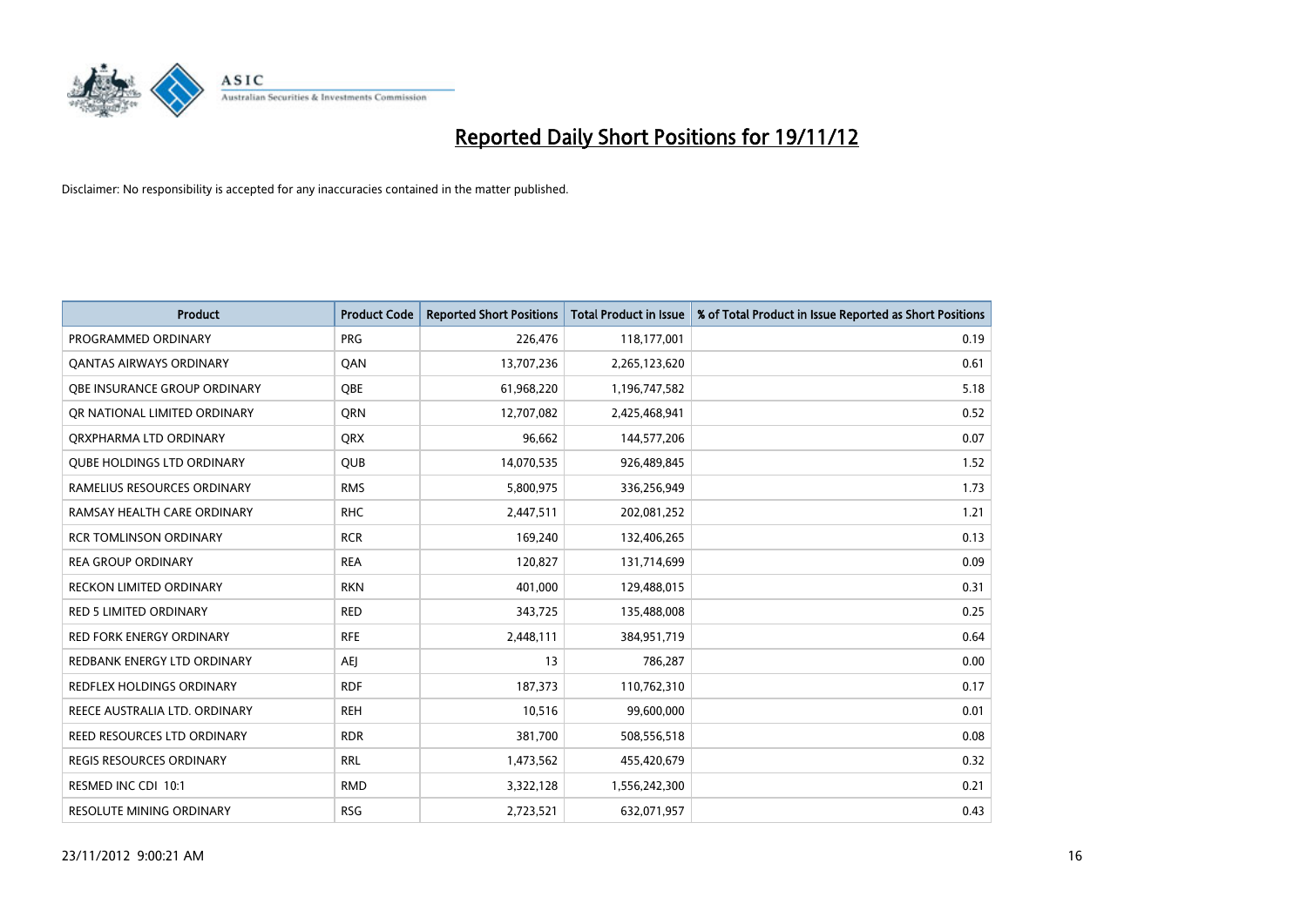

| <b>Product</b>                      | <b>Product Code</b> | <b>Reported Short Positions</b> | <b>Total Product in Issue</b> | % of Total Product in Issue Reported as Short Positions |
|-------------------------------------|---------------------|---------------------------------|-------------------------------|---------------------------------------------------------|
| <b>RESOURCE GENERATION ORDINARY</b> | <b>RES</b>          | 173                             | 262,895,652                   | 0.00                                                    |
| RETAIL FOOD GROUP ORDINARY          | <b>RFG</b>          | 153,176                         | 125,240,114                   | 0.12                                                    |
| REVERSE CORP LIMITED ORDINARY       | <b>REF</b>          | 100                             | 92,382,175                    | 0.00                                                    |
| REX MINERALS LIMITED ORDINARY       | <b>RXM</b>          | 1,983,624                       | 188,907,284                   | 1.05                                                    |
| <b>RHG LIMITED ORDINARY</b>         | <b>RHG</b>          | 335,085                         | 308,483,177                   | 0.11                                                    |
| <b>RIALTO ENERGY ORDINARY</b>       | <b>RIA</b>          | 41                              | 672,259,992                   | 0.00                                                    |
| RIO TINTO LIMITED ORDINARY          | <b>RIO</b>          | 10,678,243                      | 435,758,720                   | 2.45                                                    |
| ROC OIL COMPANY ORDINARY            | <b>ROC</b>          | 1,345,528                       | 683,235,552                   | 0.20                                                    |
| RURALCO HOLDINGS ORDINARY           | <b>RHL</b>          | 12,000                          | 55,019,284                    | 0.02                                                    |
| SAI GLOBAL LIMITED ORDINARY         | SAI                 | 7,067,830                       | 206,730,256                   | 3.42                                                    |
| SALMAT LIMITED ORDINARY             | <b>SLM</b>          | 1,310,085                       | 159,812,799                   | 0.82                                                    |
| SAMSON OIL & GAS LTD ORDINARY       | SSN                 | 5,167,000                       | 1,820,729,000                 | 0.28                                                    |
| SANDFIRE RESOURCES ORDINARY         | <b>SFR</b>          | 2,687,345                       | 152,724,301                   | 1.76                                                    |
| <b>SANTOS LTD ORDINARY</b>          | <b>STO</b>          | 3,974,340                       | 958,846,325                   | 0.41                                                    |
| SARACEN MINERAL ORDINARY            | SAR                 | 5,851,616                       | 595,032,306                   | 0.98                                                    |
| SEDGMAN LIMITED ORDINARY            | <b>SDM</b>          | 622.044                         | 217,623,797                   | 0.29                                                    |
| SEEK LIMITED ORDINARY               | <b>SEK</b>          | 12,589,507                      | 337,101,307                   | 3.73                                                    |
| SENEX ENERGY LIMITED ORDINARY       | <b>SXY</b>          | 3,585,213                       | 1,140,134,837                 | 0.31                                                    |
| SERVICE STREAM ORDINARY             | <b>SSM</b>          | 400                             | 283,418,867                   | 0.00                                                    |
| SEVEN GROUP HOLDINGS ORDINARY       | <b>SVW</b>          | 3,044,753                       | 307,410,281                   | 0.99                                                    |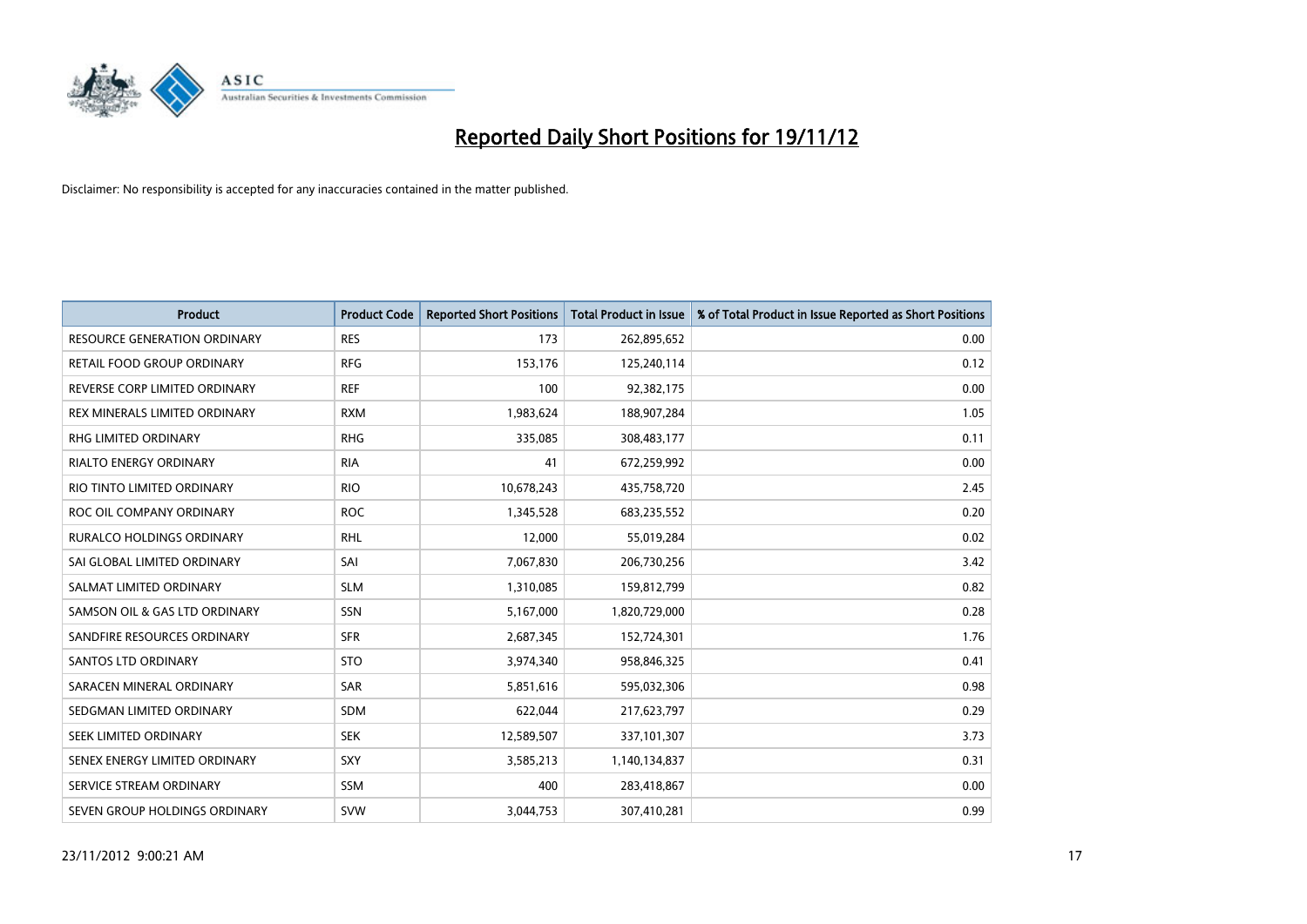

| <b>Product</b>                           | <b>Product Code</b> | <b>Reported Short Positions</b> | <b>Total Product in Issue</b> | % of Total Product in Issue Reported as Short Positions |
|------------------------------------------|---------------------|---------------------------------|-------------------------------|---------------------------------------------------------|
| SEVEN WEST MEDIA LTD ORDINARY            | <b>SWM</b>          | 22,050,330                      | 999,160,872                   | 2.21                                                    |
| SIGMA PHARMACEUTICAL ORDINARY            | <b>SIP</b>          | 7,037,043                       | 1,180,143,739                 | 0.60                                                    |
| SILEX SYSTEMS ORDINARY                   | <b>SLX</b>          | 914,351                         | 170,228,676                   | 0.54                                                    |
| SILVER LAKE RESOURCE ORDINARY            | <b>SLR</b>          | 17,919,785                      | 225,493,476                   | 7.95                                                    |
| SIMS METAL MGMT LTD ORDINARY             | SGM                 | 7,224,947                       | 204,269,939                   | 3.54                                                    |
| SINGAPORE TELECOMM. CHESS DEPOSITARY INT | <b>SGT</b>          | 11,019,396                      | 155,402,627                   | 7.09                                                    |
| SIRIUS RESOURCES NL ORDINARY             | <b>SIR</b>          | 114,506                         | 191,407,586                   | 0.06                                                    |
| SIRTEX MEDICAL ORDINARY                  | <b>SRX</b>          | 103,994                         | 55,768,136                    | 0.19                                                    |
| SKILLED GROUP LTD ORDINARY               | <b>SKE</b>          | 3,133,635                       | 233,487,276                   | 1.34                                                    |
| <b>SKY NETWORK ORDINARY</b>              | <b>SKT</b>          | 631,000                         | 389,139,785                   | 0.16                                                    |
| SMS MANAGEMENT. ORDINARY                 | <b>SMX</b>          | 1,295,407                       | 69,378,477                    | 1.87                                                    |
| SONIC HEALTHCARE ORDINARY                | <b>SHL</b>          | 4,758,296                       | 395,568,681                   | 1.20                                                    |
| SOUL PATTINSON (W.H) ORDINARY            | SOL                 | 32,508                          | 239,395,320                   | 0.01                                                    |
| SOUTH BOULDER MINES ORDINARY             | <b>STB</b>          | 159,795                         | 126,732,826                   | 0.13                                                    |
| SP AUSNET STAPLED SECURITIES             | <b>SPN</b>          | 7,524,067                       | 3,339,620,165                 | 0.23                                                    |
| SPARK INFRASTRUCTURE STAPLED NOTE & UNIT | SKI                 | 40,296,870                      | 1,326,734,264                 | 3.04                                                    |
| SPDR 200 FUND ETF UNITS                  | <b>STW</b>          | 3,925                           | 49,059,567                    | 0.01                                                    |
| SPECIALTY FASHION ORDINARY               | <b>SFH</b>          | 2,830,649                       | 192,236,121                   | 1.47                                                    |
| ST BARBARA LIMITED ORDINARY              | SBM                 | 3,668,294                       | 488,074,077                   | 0.75                                                    |
| STANMORE COAL LTD ORDINARY               | <b>SMR</b>          | 132,870                         | 206,227,090                   | 0.06                                                    |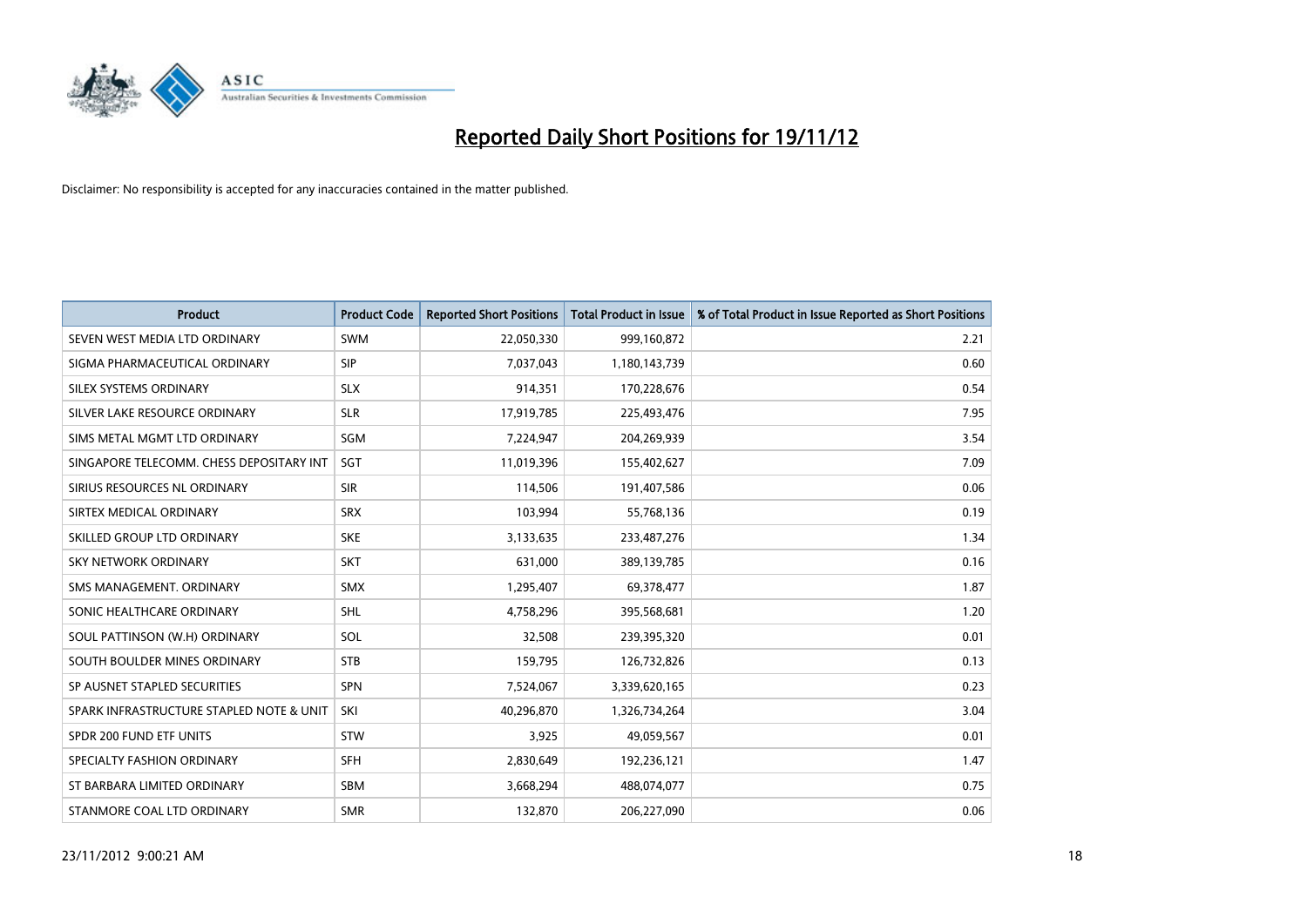

| <b>Product</b>                       | <b>Product Code</b> | <b>Reported Short Positions</b> | <b>Total Product in Issue</b> | % of Total Product in Issue Reported as Short Positions |
|--------------------------------------|---------------------|---------------------------------|-------------------------------|---------------------------------------------------------|
| STARPHARMA HOLDINGS ORDINARY         | SPL                 | 5,578,259                       | 283,640,060                   | 1.97                                                    |
| STHN CROSS MEDIA ORDINARY            | <b>SXL</b>          | 22,332,311                      | 704,858,524                   | 3.17                                                    |
| STOCKLAND UNITS/ORD STAPLED          | <b>SGP</b>          | 16,487,353                      | 2,202,657,963                 | 0.75                                                    |
| STRAITS RES LTD. ORDINARY            | <b>SRO</b>          | 640,600                         | 1,164,150,159                 | 0.06                                                    |
| <b>STW COMMUNICATIONS ORDINARY</b>   | SGN                 | 85,913                          | 396,818,970                   | 0.02                                                    |
| SUNCORP GROUP LTD ORDINARY           | <b>SUN</b>          | 7,608,013                       | 1,286,600,980                 | 0.59                                                    |
| SUNDANCE ENERGY ORDINARY             | <b>SEA</b>          | 2,511,444                       | 277,098,474                   | 0.91                                                    |
| SUNDANCE RESOURCES ORDINARY          | <b>SDL</b>          | 10,160,238                      | 3,052,227,034                 | 0.33                                                    |
| SUNLAND GROUP LTD ORDINARY           | <b>SDG</b>          | 117,287                         | 191,238,877                   | 0.06                                                    |
| SUPER RET REP LTD ORDINARY           | <b>SUL</b>          | 670,052                         | 196,382,811                   | 0.34                                                    |
| SYD AIRPORT STAPLED US PROHIBIT.     | <b>SYD</b>          | 11,766,904                      | 1,861,210,782                 | 0.63                                                    |
| SYRAH RESOURCES ORDINARY             | <b>SYR</b>          | 22,333                          | 133,869,590                   | 0.02                                                    |
| TABCORP HOLDINGS LTD ORDINARY        | <b>TAH</b>          | 13,244,090                      | 734,015,737                   | 1.80                                                    |
| <b>TANAMI GOLD NL ORDINARY</b>       | <b>TAM</b>          | 616,957                         | 261,132,677                   | 0.24                                                    |
| TAP OIL LIMITED ORDINARY             | <b>TAP</b>          | 719,883                         | 241,295,311                   | 0.30                                                    |
| TASSAL GROUP LIMITED ORDINARY        | <b>TGR</b>          | 103,462                         | 146,304,404                   | 0.07                                                    |
| <b>TATTS GROUP LTD ORDINARY</b>      | <b>TTS</b>          | 3,491,286                       | 1,385,200,190                 | 0.25                                                    |
| TELECOM CORPORATION ORDINARY         | <b>TEL</b>          | 13,763,049                      | 1,857,548,099                 | 0.74                                                    |
| <b>TELSTRA CORPORATION, ORDINARY</b> | <b>TLS</b>          | 25,470,219                      | 12,443,074,357                | 0.20                                                    |
| TEN NETWORK HOLDINGS ORDINARY        | <b>TEN</b>          | 104,832,753                     | 1,437,204,873                 | 7.29                                                    |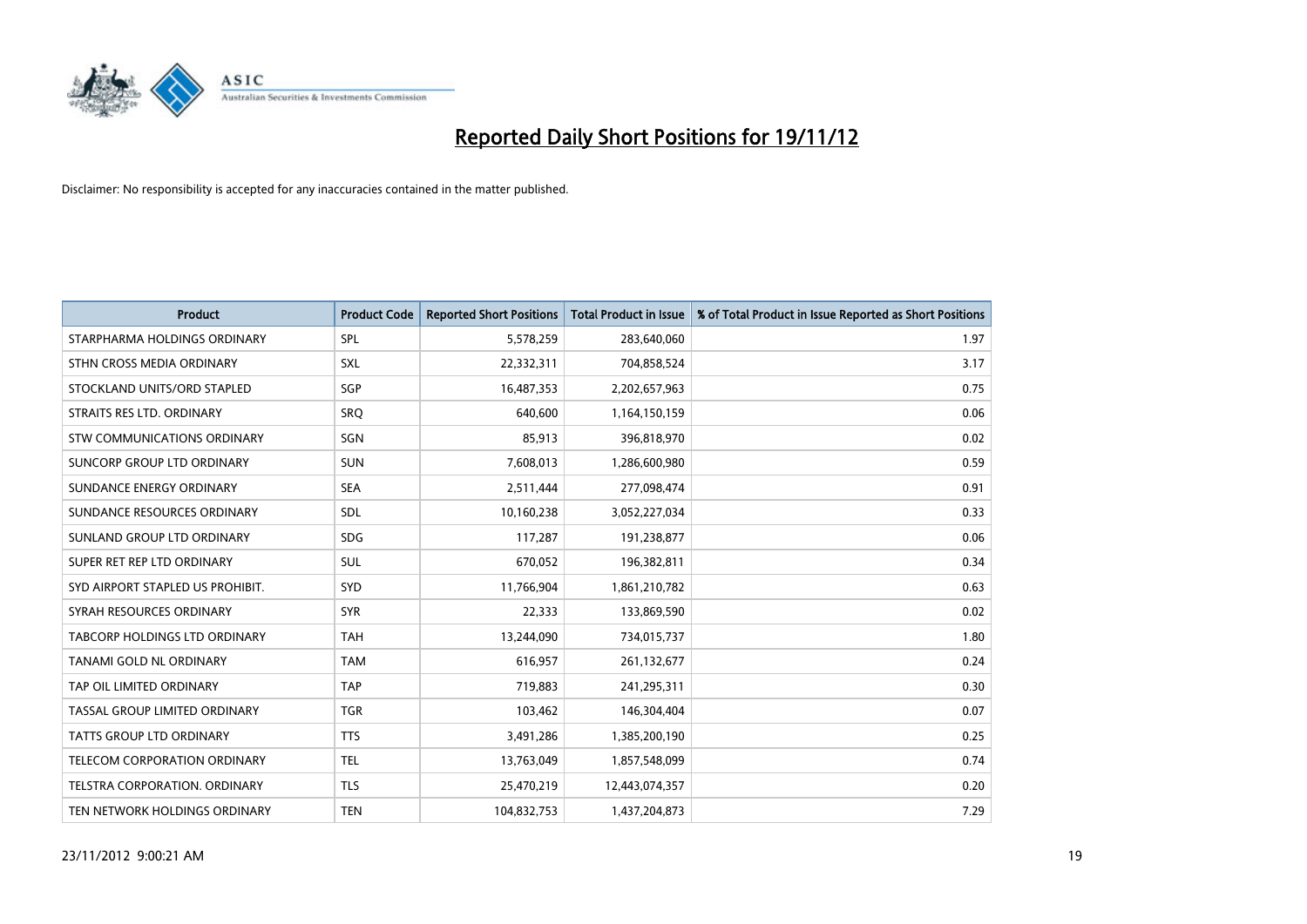

| <b>Product</b>                       | <b>Product Code</b> | <b>Reported Short Positions</b> | <b>Total Product in Issue</b> | % of Total Product in Issue Reported as Short Positions |
|--------------------------------------|---------------------|---------------------------------|-------------------------------|---------------------------------------------------------|
| TERANGA GOLD CORP CDI 1:1            | <b>TGZ</b>          | 122,011                         | 163,612,019                   | 0.07                                                    |
| TFS CORPORATION LTD ORDINARY         | <b>TFC</b>          |                                 | 279,621,829                   | 0.00                                                    |
| THE REJECT SHOP ORDINARY             | <b>TRS</b>          | 2,652,950                       | 26,092,220                    | 10.17                                                   |
| THORN GROUP LIMITED ORDINARY         | <b>TGA</b>          | 40,033                          | 146,374,703                   | 0.03                                                    |
| <b>TIGER RESOURCES ORDINARY</b>      | <b>TGS</b>          | 2,404,775                       | 673,470,269                   | 0.36                                                    |
| TOLL HOLDINGS LTD ORDINARY           | <b>TOL</b>          | 28,637,581                      | 717,133,875                   | 3.99                                                    |
| TOX FREE SOLUTIONS ORDINARY          | <b>TOX</b>          | 300,467                         | 115,989,858                   | 0.26                                                    |
| TPG TELECOM LIMITED ORDINARY         | <b>TPM</b>          | 1,435,721                       | 793,808,141                   | 0.18                                                    |
| <b>TRADE ME GROUP ORDINARY</b>       | <b>TME</b>          | 78,150                          | 396,017,568                   | 0.02                                                    |
| <b>TRANSFIELD SERVICES ORDINARY</b>  | <b>TSE</b>          | 9,097,518                       | 512,457,716                   | 1.78                                                    |
| TRANSPACIFIC INDUST. ORDINARY        | <b>TPI</b>          | 3,101,784                       | 1,578,556,067                 | 0.20                                                    |
| TRANSURBAN GROUP TRIPLE STAPLED SEC. | <b>TCL</b>          | 8,300,623                       | 1,461,665,097                 | 0.57                                                    |
| TREASURY WINE ESTATE ORDINARY        | <b>TWE</b>          | 13,988,771                      | 647,227,144                   | 2.16                                                    |
| TROY RESOURCES LTD ORDINARY          | <b>TRY</b>          | 13,950                          | 91,318,649                    | 0.02                                                    |
| UGL LIMITED ORDINARY                 | <b>UGL</b>          | 6,467,545                       | 166,315,038                   | 3.89                                                    |
| UXC LIMITED ORDINARY                 | <b>UXC</b>          | 1,095,362                       | 308,056,885                   | 0.36                                                    |
| <b>VENTURE MINERALS ORDINARY</b>     | <b>VMS</b>          | 331,274                         | 287,320,170                   | 0.12                                                    |
| VILLAGE ROADSHOW LTD ORDINARY        | <b>VRL</b>          | 100,000                         | 153,886,423                   | 0.06                                                    |
| <b>VIRGIN AUS HLDG LTD ORDINARY</b>  | <b>VAH</b>          | 37,836,954                      | 2,210,197,600                 | 1.71                                                    |
| VITERRA INC CDI 1:1                  | <b>VTA</b>          | 10                              | 68,629,939                    | 0.00                                                    |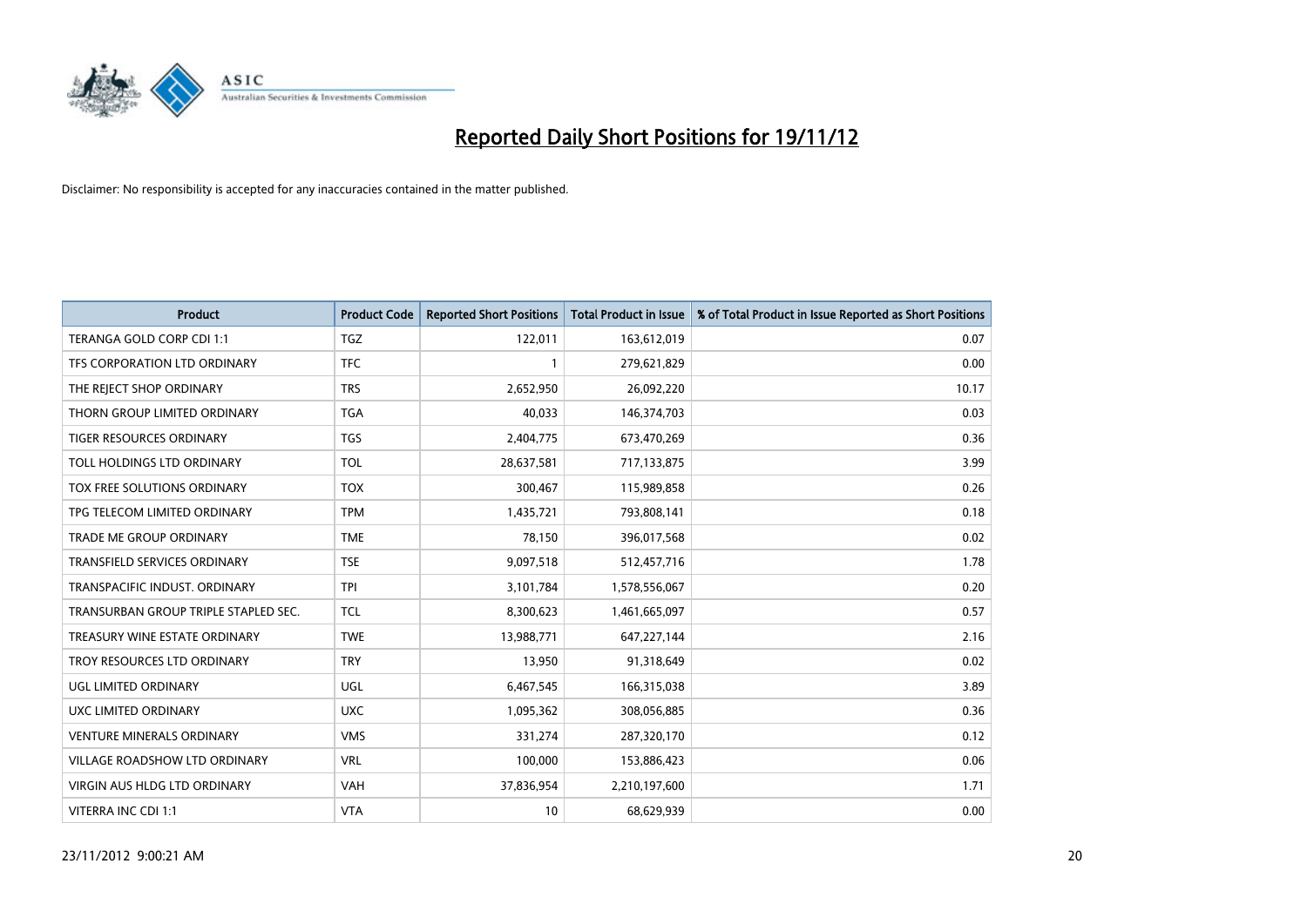

| <b>Product</b>                           | <b>Product Code</b> | <b>Reported Short Positions</b> | <b>Total Product in Issue</b> | % of Total Product in Issue Reported as Short Positions |
|------------------------------------------|---------------------|---------------------------------|-------------------------------|---------------------------------------------------------|
| <b>VOCUS COMMS LTD ORDINARY</b>          | <b>VOC</b>          | 71,270                          | 74,776,058                    | 0.10                                                    |
| <b>WATPAC LIMITED ORDINARY</b>           | <b>WTP</b>          | 8,701                           | 184,332,526                   | 0.00                                                    |
| <b>WDS LIMITED ORDINARY</b>              | <b>WDS</b>          | 7                               | 144,740,614                   | 0.00                                                    |
| WEBIET LIMITED ORDINARY                  | <b>WEB</b>          | 376,788                         | 71,065,929                    | 0.53                                                    |
| <b>WESFARMERS LIMITED ORDINARY</b>       | <b>WES</b>          | 28,356,731                      | 1,006,587,637                 | 2.82                                                    |
| WESFARMERS LIMITED PARTIALLY PROTECTED   | <b>WESN</b>         | 1,159,207                       | 150,551,173                   | 0.77                                                    |
| WESTERN AREAS NL ORDINARY                | <b>WSA</b>          | 12,588,078                      | 179,735,899                   | 7.00                                                    |
| WESTERN DESERT RES. ORDINARY             | <b>WDR</b>          | 201,254                         | 337,723,537                   | 0.06                                                    |
| WESTFIELD GROUP ORD/UNIT STAPLED SEC     | <b>WDC</b>          | 4,161,003                       | 2,249,809,558                 | 0.18                                                    |
| <b>WESTFIELD RETAIL TST UNIT STAPLED</b> | <b>WRT</b>          | 17,687,595                      | 3,054,166,195                 | 0.58                                                    |
| <b>WESTPAC BANKING CORP ORDINARY</b>     | <b>WBC</b>          | 32,644,672                      | 3,081,299,845                 | 1.06                                                    |
| WHITE ENERGY COMPANY ORDINARY            | <b>WEC</b>          | 576,875                         | 322,974,494                   | 0.18                                                    |
| WHITEHAVEN COAL ORDINARY                 | <b>WHC</b>          | 53,257,220                      | 1,014,164,422                 | 5.25                                                    |
| WHK GROUP LIMITED ORDINARY               | <b>WHG</b>          | 3,500,000                       | 265,200,652                   | 1.32                                                    |
| WINDIMURRA VANADIUM ORDINARY             | <b>WVL</b>          | 163,685                         | 154,278,674                   | 0.11                                                    |
| WOODSIDE PETROLEUM ORDINARY              | <b>WPL</b>          | 1,379,182                       | 823,910,657                   | 0.17                                                    |
| WOOLWORTHS LIMITED ORDINARY              | <b>WOW</b>          | 5,058,948                       | 1,240,322,760                 | 0.41                                                    |
| <b>WORLEYPARSONS LTD ORDINARY</b>        | <b>WOR</b>          | 7,057,478                       | 242,949,873                   | 2.90                                                    |
| <b>WOTIF.COM HOLDINGS ORDINARY</b>       | <b>WTF</b>          | 12,722,054                      | 211,736,244                   | 6.01                                                    |
| YANCOAL AUST LTD CVR SHARES              | <b>YALN</b>         | 6,496                           | 87,645,184                    | 0.01                                                    |